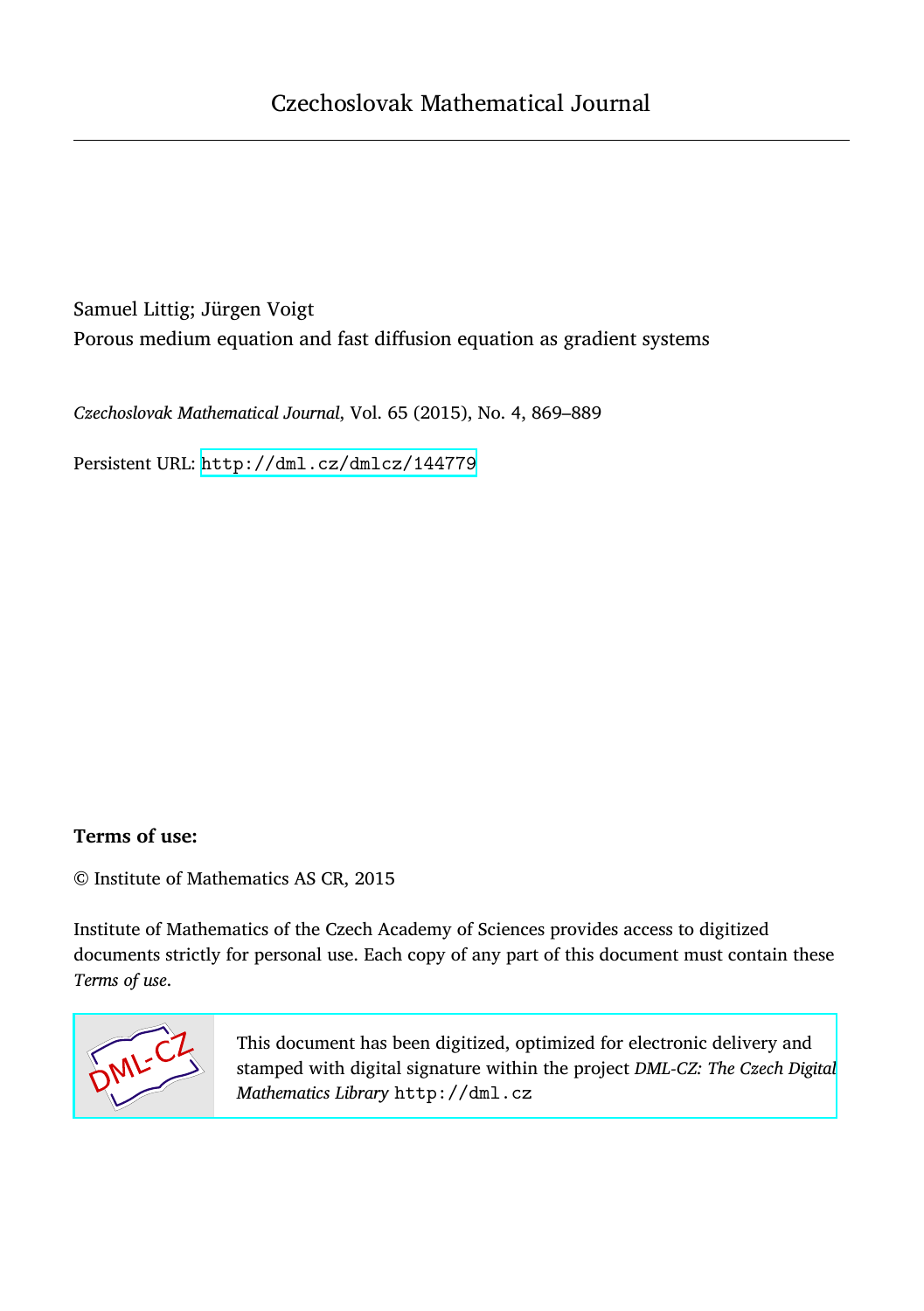## POROUS MEDIUM EQUATION AND FAST DIFFUSION EQUATION AS GRADIENT SYSTEMS

Samuel Littig, Jürgen Voigt, Dresden

(Received September 19, 2011)

Abstract. We show that the Porous Medium Equation and the Fast Diffusion Equation,  $\dot{u} - \Delta u^m = f$ , with  $m \in (0, \infty)$ , can be modeled as a gradient system in the Hilbert space  $H^{-1}(\Omega)$ , and we obtain existence and uniqueness of solutions in this framework. We deal with bounded and certain unbounded open sets  $\Omega \subseteq \mathbb{R}^n$  and do not require any boundary regularity. Moreover, the approach is used to discuss the asymptotic behaviour and order preservation of solutions.

Keywords: porous medium equation; gradient system; fast diffusion; asymptotic behaviour; order preservation

MSC 2010: 35G25, 47J35, 47H99, 34G20

#### **INTRODUCTION**

The main objective of this paper is to present a treatment of the porous medium equation and the fast diffusion equation (abbreviated PME/FDE)

$$
(0.1)\qquad \qquad \dot{u} - \Delta u^m = f
$$

as a gradient system in a functional analytic framework. For  $m = 1$ , equation  $(0.1)$  is the inhomogeneous heat equation. For  $m > 1$ , equation  $(0.1)$  is called the porous medium equation. It models the flow of an ideal gas in a homogeneous porous medium, the nonlinear heat transfer and the filtration of incompressible fluids through a porous stratum. For  $0 < m < 1$ , equation (0.1) is called the *fast diffusion* equation, occurring in plasma physics (cf. [11], Chapter 2).

The first named author was supported by the DFG project "Variational problems related to the 1-Laplace operator".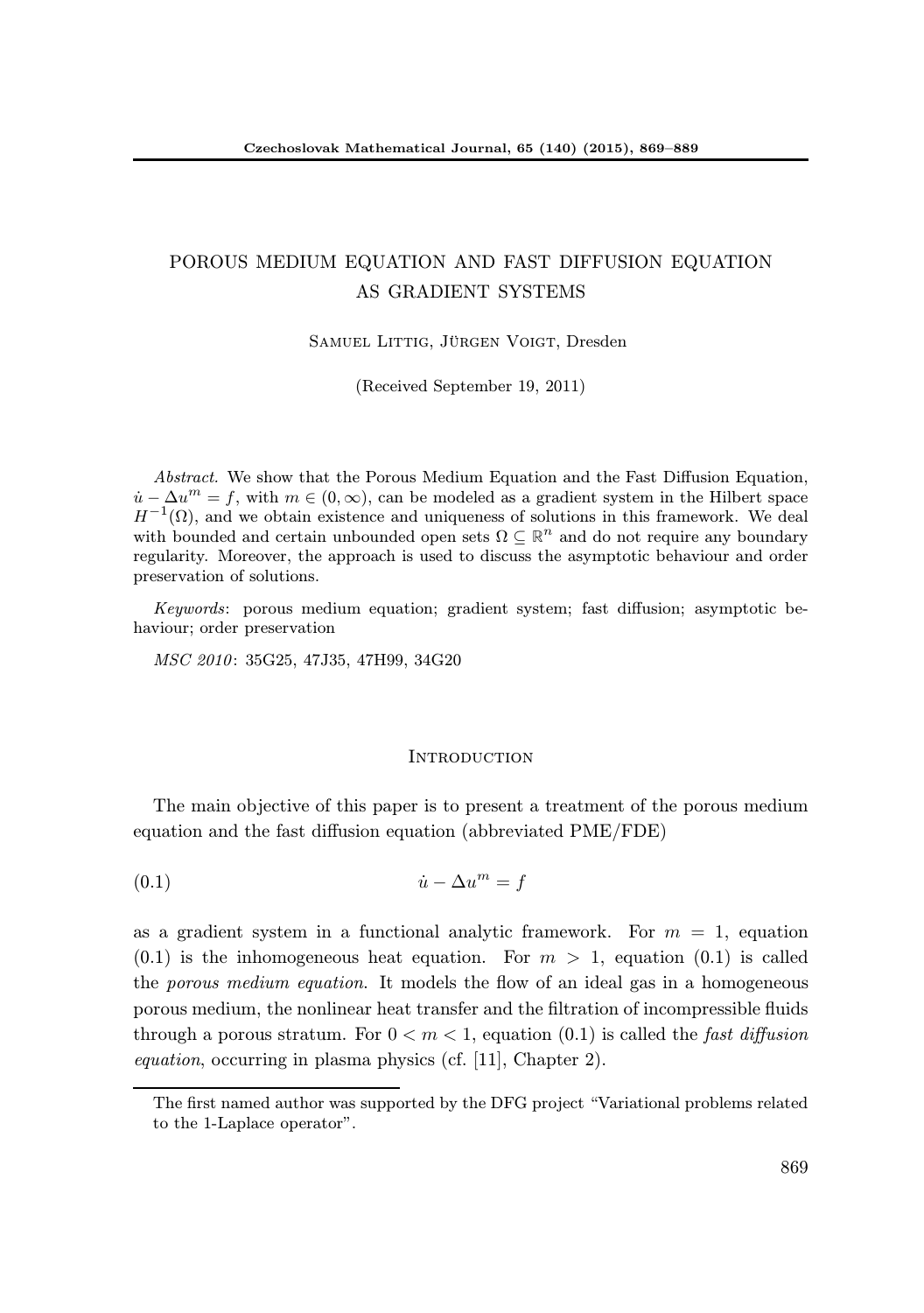A gradient system is an evolution equation

(0.2) <sup>u</sup>˙ <sup>+</sup> <sup>∇</sup>H<sup>E</sup> (u) = <sup>f</sup>

in a Hilbert space H, with a Gelfand triple  $V \hookrightarrow H \hookrightarrow V'$ , where V is a reflexive Banach space. The "energy functional"  $\mathscr{E} : V \to \mathbb{R}$  and the "forcing term" f (a function with values in  $H$ ) are given, and u (with values in  $V$ ) is the solution. We refer to Section 1 for details, and we refer to [5] for the theory of gradient systems.

Let  $\Omega \subseteq \mathbb{R}^n$  be open and bounded, and let  $H := H^{-1}(\Omega)$  be the dual of the Sobolev space  $H_0^1(\Omega)$ . Then we have  $V := L_{m+1}(\Omega) \cap H^{-1}(\Omega) \subseteq H^{-1}(\Omega)$  densely, and with  $\mathscr{E} \colon V \to \mathbb{R}$  defined by

(0.3) 
$$
\mathscr{E}(u) := \frac{1}{m+1} \int_{\Omega} |u(x)|^{m+1} dx,
$$

we show that the setting of gradient systems can be used for the PME/FDE, in order to obtain solutions  $u: [0, \infty) \to V$  of Cauchy problems for  $(0.1)$ , with initial values  $u_0 \in V$  and forcing terms  $f: [0, \infty) \to H$ . It is implicit in the setup that the solution has the property that  $u(t)^m \in H_0^1(\Omega)$  a.e., and in this sense satisfies (generalized) Dirichlet boundary values zero.

We note that this setting yields a unified treatment for the PME and the FDE (including the heat equation). The existence, uniqueness and asymptotics of solutions of the PME/FDE will be obtained by purely functional analytic arguments; no arguments using elliptic regularity theory, comparison principles or smoothness of the boundary of  $\Omega$  are needed.

We treat the PME/FDE without any restriction on the parameter  $m$  and allow all bounded, but also unbounded  $\Omega$ , provided a Poincaré inequality holds. Our results on the asymtotic decay rely on the requirement that  $L_{m+1}(\Omega)$  should be continuously embedded into  $H^{-1}(\Omega)$ . This holds for all  $\Omega$  with finite measure, provided  $m \geqslant$  $(n-2)/(n+2)$ , and for unbounded  $\Omega$  in certain cases of fast diffusion  $((n-2)/(n+2) \le$  $m \leqslant 1$ .

The importance of the space  $H^{-1}(\Omega)$  for the treatment of evolution equations of porous medium type

$$
u'(t) - \Delta\beta(u(t)) \ni f(t)
$$

(with a suitable "maximal monotone graph"  $\beta$ ) was recognized in [3]. Solutions of initial value problems in this context are obtained using the theory of evolution equations involving accretive operators; see for example [3], Theorem 21, and more recently [1], Theorem 53.

The perception that the porous medium equation  $(0.2)$  can be treated in the context of gradient systems gives an alternative functional analytic access to the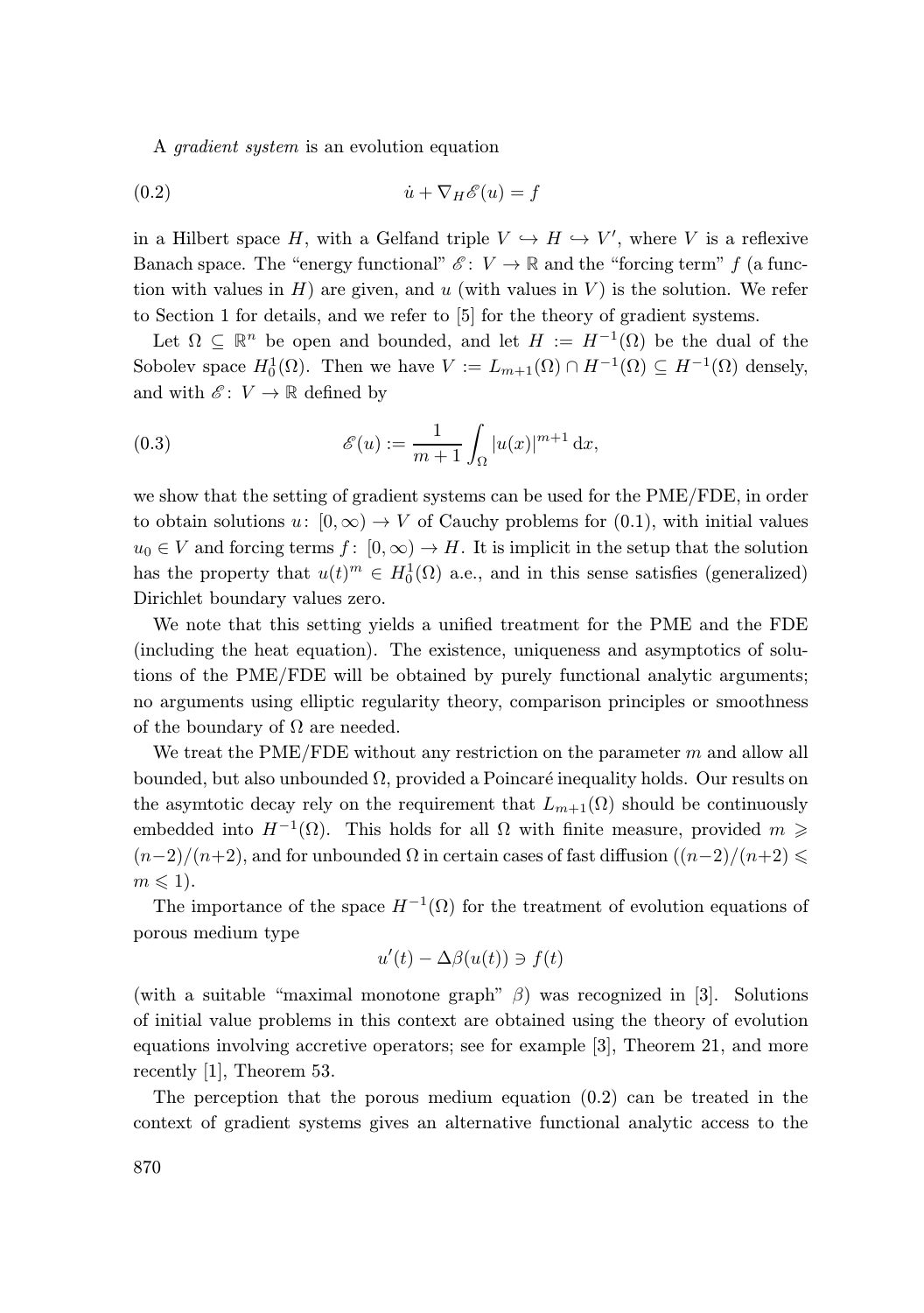solution theory. Moreover, the additional structure obtained by the energy functional  $\mathscr E$  yields possibilities for further investigations of the system, e.g. concerning the asymptotic behaviour of solutions.

In Section 1 we first give an outline of gradient systems, mainly referring to and using the notation of [5]. We show that the term  $\Delta u^m$  can be interpreted as the gradient in the space  $H^{-1}(\Omega)$  of the "energy functional"  $\mathscr E$  defined in (0.3) (Proposition 1.7), and then draw the conclusion concerning the existence and uniqueness of solutions of the Cauchy problem for the PME/FDE (Theorem 1.8). The section closes with the proof that the solutions obtained in this way are also "weak solutions" as considered, for instance, in Vazquez' monograph [11] (Proposition 1.10).

Under the additional assumption that  $L_{m+1}(\Omega)$  is imbedded into  $H^{-1}(\Omega)$  we derive the asymptotic behaviour of solutions of the PME/FDE in Section 2. Using a Grönwall type procedure the PME, the heat equation, and the FDE are treated simultaneously (Theorem 2.5). In particular, for the FDE, the usual extinction of the solution in finite time is shown.

In Section 3 we treat order and positivity preservation of the time development of the PME/FDE. For these results we cannot simply rely on "gradient system methods", but rather use a mixture of subgradient system procedures and classical techniques (Theorem 3.1).

The paper is an outgrowth of a project from phase 2 of the 13th International Internet Seminar on Gradient Systems, 2009/10. Besides the lectures of the ISEM Team, R. Chill and E. Fašangová, the material presented in [7] and [11] and ideas contained in [8] led to our approach. In contrast to the recent treatment in [2], Section 4, Example 3, where the PME is considered as a gradient system with a nonconstant metric, we need no a priori assumption that the solution takes values in an interval  $[\varepsilon, 1/\varepsilon]$ .

Concerning notation, we only mention some rather fundamental issues and comment on additional notions when they occur in the text. We mention that the functions in all function spaces are real-valued, and accordingly all vector spaces are over R. We will denote duality forms on dual pairs and scalar products by  $\langle \cdot, \cdot \rangle$ , with indices indicating the pair of spaces or the underlying Hilbert space, respectively.

#### 1. The PME/FDE as a gradient system

We start by describing the context of gradient systems in more detail. Let V be a reflexive Banach space that embeds continuously and densely into a Hilbert space H. Moreover, let  $\mathscr E$  be a continuously differentiable functional defined on V. By the Gelfand triple setting  $V \hookrightarrow H = H' \hookrightarrow V'$  we can define the gradient  $\nabla_H \mathscr{E}$  of  $\mathscr{E}$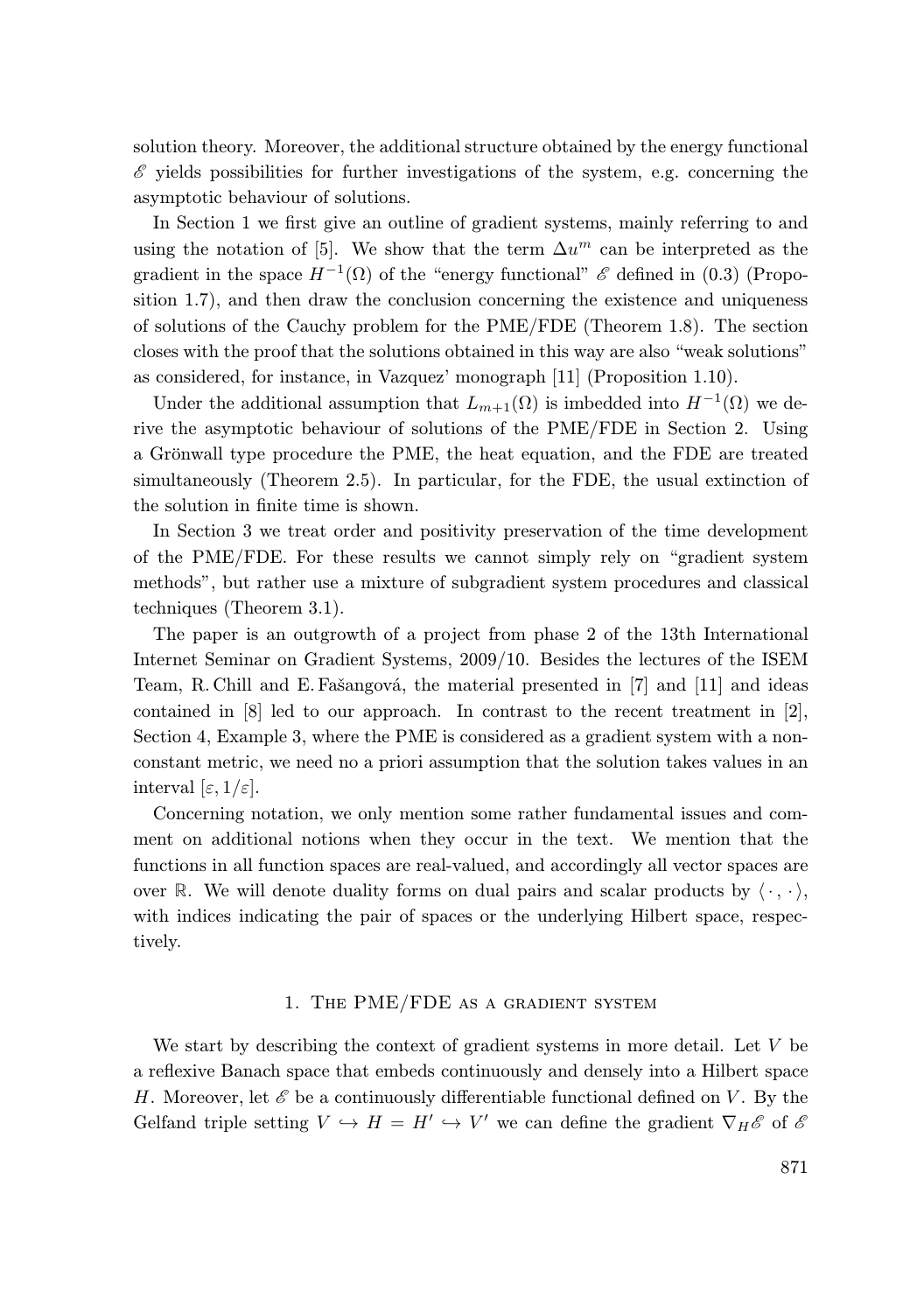in H as the restriction of the derivative  $\mathscr{E}'$ :  $V \to V'$  of  $\mathscr{E}$  in the image on H, that is,  $\nabla_H \mathscr{E}$  is the operator given by

$$
D(\nabla_H \mathscr{E}) := \{ u \in V; \exists v =: \nabla_H \mathscr{E}(u) \in H \,\,\forall w \in V; \,\,\langle v, w \rangle_H = \langle \mathscr{E}'(u), w \rangle_{V',V} \}.
$$

A gradient system is a differential equation of the form

(1.1) 
$$
\dot{u}(t) + \nabla_H \mathscr{E}(u(t)) = f(t),
$$

where the spaces V and H and the functional  $\mathscr E$  are as above,  $t \in I$ , where I is an interval in R, and  $f \in L_{2,loc}(I, H)$  is given. A solution of (1.1) is a measurable function  $u\colon\thinspace I\to V$  such that

$$
u \in W_{2,loc}^1(I;H) \cap L_{\infty}(I;V),
$$
  
 
$$
u(t) \in D(\nabla_H \mathscr{E}) \text{ for almost all } t \in I, \text{ and}
$$
  
 equation (1.1) holds for almost all  $t \in I$ .

Note that by the Sobolev embedding  $W_2^1(I, H) \hookrightarrow C(I, H)$  it makes sense to evaluate a solution u pointwise and an initial value  $u(0) = u_0$  has a well-defined meaning.

The central theorem for existence and uniqueness of gradient systems is the following theorem, which we essentially quote from [5], Theorem 6.1.

**Theorem 1.1.** Let  $V$  be a separable reflexive Banach space that is continuously and densely embedded into a Hilbert space H, and suppose that  $\mathscr{E} \colon V \to \mathbb{R}$  is an H-elliptic (i.e., there exists  $\omega \geq 0$  such that the function  $\mathscr{E}_{\omega} \colon V \to \mathbb{R}, u \mapsto$  $\mathscr{E}(u) + \frac{1}{2}\omega \|u\|_H^2$  is coercive and convex), convex, continuously differentiable function and that  $\mathscr{E}'$  maps bounded sets of V to bounded sets of V'. Then for all  $T > 0$ ,  $f \in L_2(0,T;H)$  and  $u_0 \in V$  the gradient system with initial value,

(1.2) 
$$
\begin{cases} \dot{u} + \nabla_H \mathscr{E}(u) = f, \\ u(0) = u_0, \end{cases}
$$

admits a unique solution  $u \in W_2^1(0,T;H) \cap L_\infty(0,T;V)$ . The solution can be chosen as a weakly continuous function  $u: [0, T] \to V$ , and for this function one has the energy inequality

(1.3) 
$$
\int_{s}^{t} \|\dot{u}(\tau)\|_{H}^{2} d\tau + \mathscr{E}(u(t)) \leq \mathscr{E}(u(s)) + \int_{s}^{t} \langle f(\tau), \dot{u}(\tau) \rangle_{H} d\tau
$$

for all  $0 \leqslant s \leqslant t \leqslant T$ .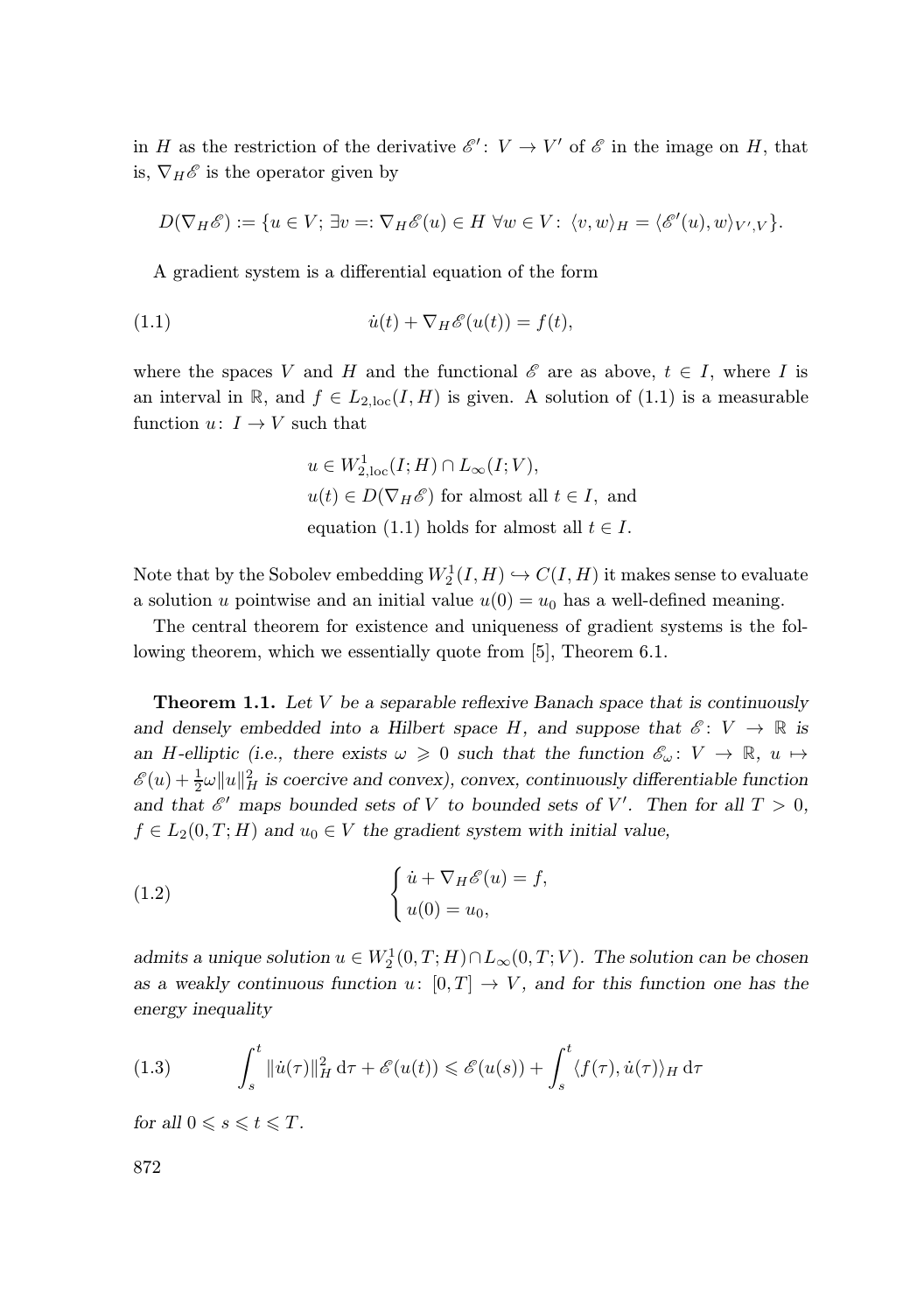P r o o f. For the existence and uniqueness of u we refer to [5], Theorem 6.1. In this reference the function  $\mathscr E$  is assumed to be coercive. This property is used in order to obtain bounds for approximating solutions. Replacing [5], Part 2 of the proof of Theorem 6.1, by [5] Part 2 of the proof of Theorem 8.1, one obtains that H-ellipticity is sufficient for existence and uniqueness of the solution.

The fact that the solution can be chosen as a weakly continuous function  $u$ :  $[0, T] \rightarrow V$  is a consequence of [5], Exercise 5.4. In fact, this weakly continuous function is nothing but the continuous representative u:  $[0, T] \rightarrow H$  of the function  $u \in W_2^1(0,T;H).$ 

Finally, the energy inequality (1.3), which is stated in [5] only for  $s = 0$ , is now a consequence of the fact that the function  $u(\cdot + s)$  is a solution of (1.2), with the initial value  $u(s) \in V$  and the right hand side  $f(\cdot + s)$ .

Remark 1.2. The basic idea in the proof of [5], Theorem 6.1, for the construction of solutions is to apply a Ritz-Galerkin procedure, to solve approximating finite dimensional gradient systems, and then to take the limit.

This is in contrast to the theory of evolution equations with accretive operators, where solutions are constructed using the "implicit Euler method" involving Yosida approximations; see for example [1], Chapter 3.

In the following, a solution  $u$  will always be assumed to be the weakly continuous representative  $u: [0, T] \to V$ .

As a consequence of (1.3) we obtain that the energy  $\mathscr{E}(u(t))$  is strictly decreasing in t, provided the force  $f$  is zero and the solution is not stationary.

Our goal is to show that the porous medium equation

(1.4) 
$$
\begin{cases} \dot{u} - \Delta u^{[m]} = f, \\ u(0) = u_0, \end{cases}
$$

for a given power  $m \in (0, \infty)$  and the initial value  $u_0$  and the force f in appropriate spaces, has the structure of a gradient system. In  $(1.4)$  we have used the notation

$$
r^{[m]} := \operatorname{sgn}(r)|r|^m
$$

for  $r \in \mathbb{R}$ . It is common in the theory of the porous medium equation to simply use the notation  $r^m$  for the above introduced  $r^{[m]}$ . We avoid this abuse of notation because of apparent inconsistencies. E.g., for negative  $r$  and even  $m$  the "signed" power"  $r^{[m]}$  is negative (whereas, in standard notation,  $r^m$  is positive).

In view of the physical interpretation of  $u$  as a density it might seem unreasonable to allow negative  $u$ . It is known that the PME/FDE is positivity preserving, i.e., starting with a positive initial value  $u_0$  and assuming the force f to be zero, the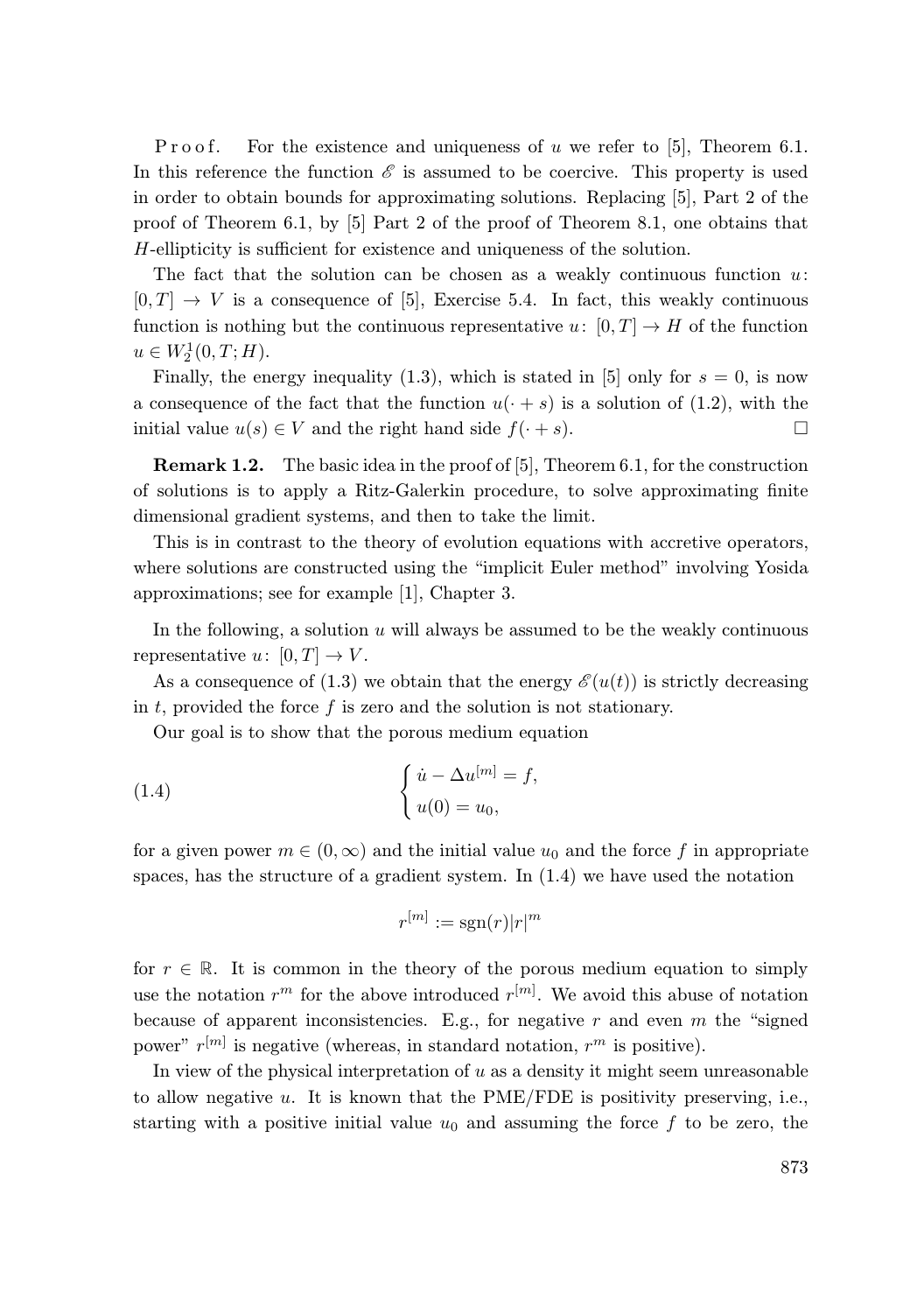solution  $u(t)$  remains positive for all times  $t > 0$ . In Section 3 we will show this property in our context.

For the following we assume that  $\Omega \subseteq \mathbb{R}^n$  is open and such that for some  $C > 0$ the Poincaré inequality

(1.5) kuk<sup>2</sup> 6 Ck∇uk<sup>2</sup>

holds for all  $u \in C_c^{\infty}(\Omega)$ . This is true if  $\Omega$  is bounded. For a more detailed discussion of necessary and sufficient conditions for this hypothesis we refer to [10], where it is shown that it suffices that

$$
\varrho'(\Omega) := \sup\{R > 0; \text{ there exists a ball } B \subseteq \mathbb{R}^n \text{ with radius } R,
$$
  
such that  $B \cap (\mathbb{R}^n \setminus \Omega)$  contains no interior point}

is finite. Loosely speaking, the above condition says that  $\Omega$  must not contain arbitrarily large balls.

As usual define  $H_0^1(\Omega)$  to be the closure of  $C_c^{\infty}(\Omega)$  with respect to the  $H^1(\Omega)$ -norm  $(\|\cdot\|_2^2 + \|\nabla \cdot \|_2^2)^{1/2}$ . Due to the Poincaré inequality, on  $H_0^1(\Omega)$  this norm is equivalent to the norm  $\|\nabla \cdot \|_2$ , and in the following we will use the latter norm. Then  $H_0^1(\Omega)$ with the modified norm is a Hilbert space with the scalar product

$$
(u,v) \mapsto \langle u, v \rangle_{H_0^1} := \langle \nabla u, \nabla v \rangle_{L_2} := \int_{\Omega} \nabla u \cdot \nabla v \, dx.
$$

The space  $H^{-1}(\Omega)$  is defined to be the dual space of  $H_0^1(\Omega)$ . It will not be identified with  $H_0^1(\Omega)$ , but rather interpreted as a space of distributions, as stated in the following lemma.

**Lemma 1.3.** Let  $\Omega \subseteq \mathbb{R}^n$  be open and such that the Poincaré inequality (1.5) holds. Then the mapping  $-\Delta$ :  $H_0^1(\Omega) \to H^{-1}(\Omega)$  is an isometric isomorphism (and in fact the Riesz mapping) between  $H_0^1(\Omega)$  and  $H^{-1}(\Omega)$ . In particular,  $H^{-1}(\Omega)$  can be identified with the set of all distributions of the form  $-\Delta v$  for  $v \in H_0^1(\Omega)$ .

P r o o f. Let  $w \in H^{-1}(\Omega)$ . Then, by the Fréchet-Riesz representation theorem, there exists  $v \in H_0^1(\Omega)$  such that for all  $u \in H_0^1(\Omega)$  one has

$$
w(u) = \langle v, u \rangle_{H_0^1} = \int_{\Omega} \nabla v \cdot \nabla u \, dx.
$$

Considering  $u \in C_c^{\infty}(\Omega) \subseteq H_0^1(\Omega)$ , we obtain that  $w = -\Delta v$  in the sense of distributions. This shows that  $-\Delta: H_0^1(\Omega) \to H^{-1}(\Omega)$  is surjective.

Let B denote the unit ball in  $H_0^1(\Omega)$ . Then the elementary identity

$$
||w||_{H^{-1}} = \sup_{u \in B} w(u) = \sup_{u \in B} \langle v, u \rangle_{H_0^1} = \sup_{u \in B} \int_{\Omega} \nabla v \cdot \nabla u \,dx = ||v||_{H_0^1}
$$

shows that  $-\Delta$  is isometric.

874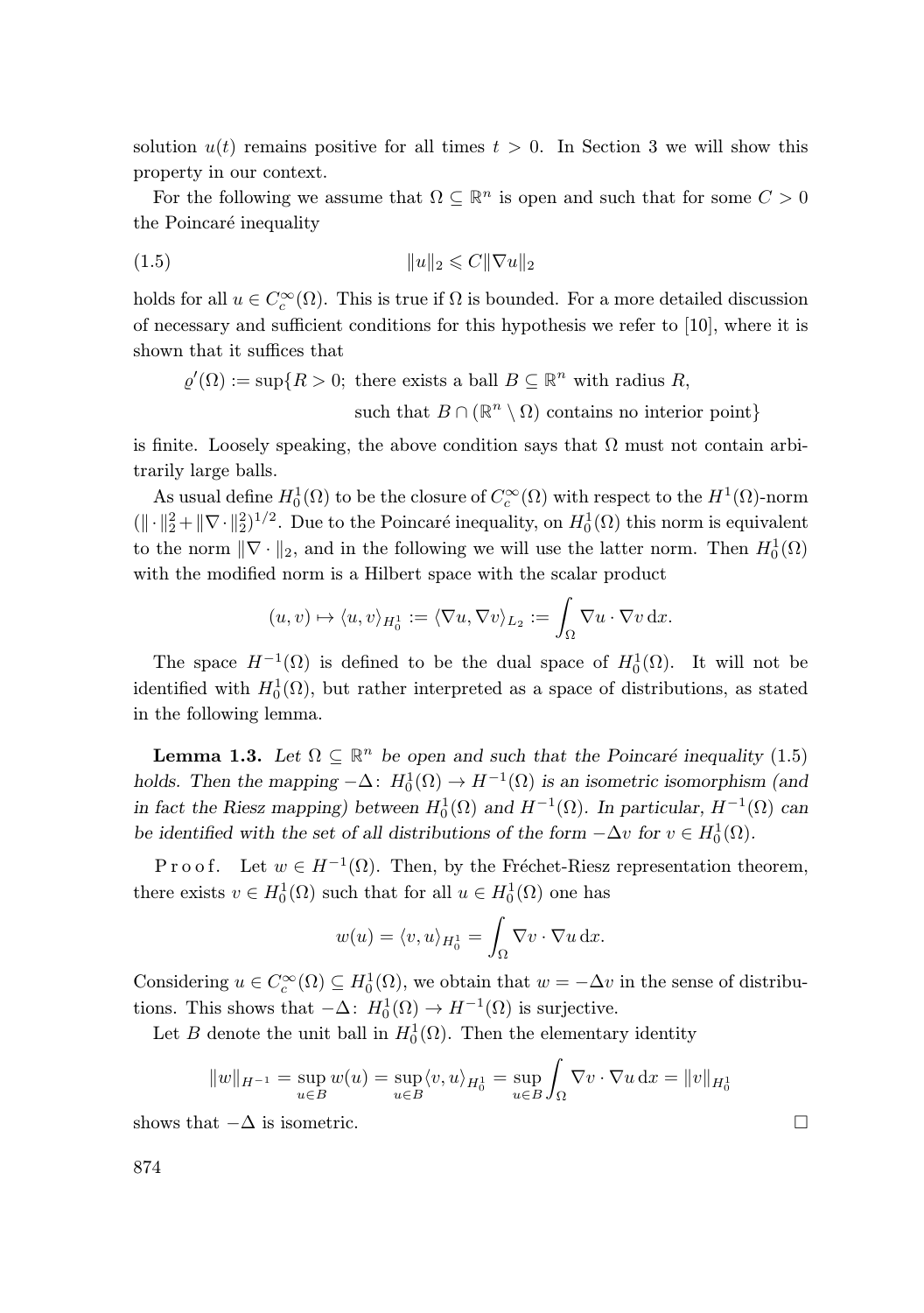In the following let

$$
G:=(-\Delta)^{-1}
$$

denote the inverse of  $-\Delta$ :  $H_0^1(\Omega) \to H^{-1}(\Omega)$ . Then the scalar product in  $H^{-1}(\Omega)$ can be written as

$$
\langle u, v \rangle_{H^{-1}} = \langle Gu, Gv \rangle_{H_0^1} = \int_{\Omega} \nabla G u \cdot \nabla G v \,dx,
$$

because  $G$  is an isometry.

**Proposition 1.4.** Let  $\Omega \subseteq \mathbb{R}^n$  be open,  $m \in (0, \infty)$ , and define  $\mathscr{E} \colon L_{m+1}(\Omega) \to \mathbb{R}$ by

(1.6) 
$$
\mathscr{E}(u) := \frac{1}{m+1} \int_{\Omega} |u|^{m+1} dx.
$$

Then  $\mathscr E$  is continuously differentiable and convex, and one has

$$
\mathscr{E}'(u)v = \int_{\Omega} u^{[m]} \, v \, \mathrm{d}x
$$

for all  $u, v \in L_{m+1}(\Omega)$ . Moreover,  $\mathscr{E}'$ :  $L_{m+1}(\Omega) \to L_{(m+1)/m}(\Omega)$  maps bounded sets to bounded sets.

For a proof of this result we refer to  $[5]$ , Theorem 4.3, or  $[6]$ , Theorem 3.12 (page 24), Theorem 2.14 (page 53) and Theorem 4.7 (page 71).

In analogy to other gradient systems, where the functional  $\mathscr E$  often has an interpretation as a physical energy, we will call  $\mathscr E$  energy in the following, although there is no physical energy related to  $\mathscr E$ .

**Proposition 1.5.** Let  $\Omega \subseteq \mathbb{R}^n$  be open and such that the Poincaré inequality  $(1.5)$  holds. Then:

(a) For all

$$
m\in(0,1]\cap\left[\frac{n-2}{n+2},\infty\right)
$$

the space  $L_{m+1}(\Omega)$  embeds continuously and densely into  $H^{-1}(\Omega)$ .

(b) Assume additionally that the measure of  $\Omega$  is finite. Then the embedding  $L_{m+1}(\Omega) \hookrightarrow H^{-1}(\Omega)$  is continuous and dense for

$$
m\in(0,\infty)\cap\left[\frac{n-2}{n+2},\infty\right).
$$

Note that for bounded  $\Omega$  the continuous embeddings above (except for  $m =$  $(n-2)/(n+2)$  are even compact, a fact that we will not use.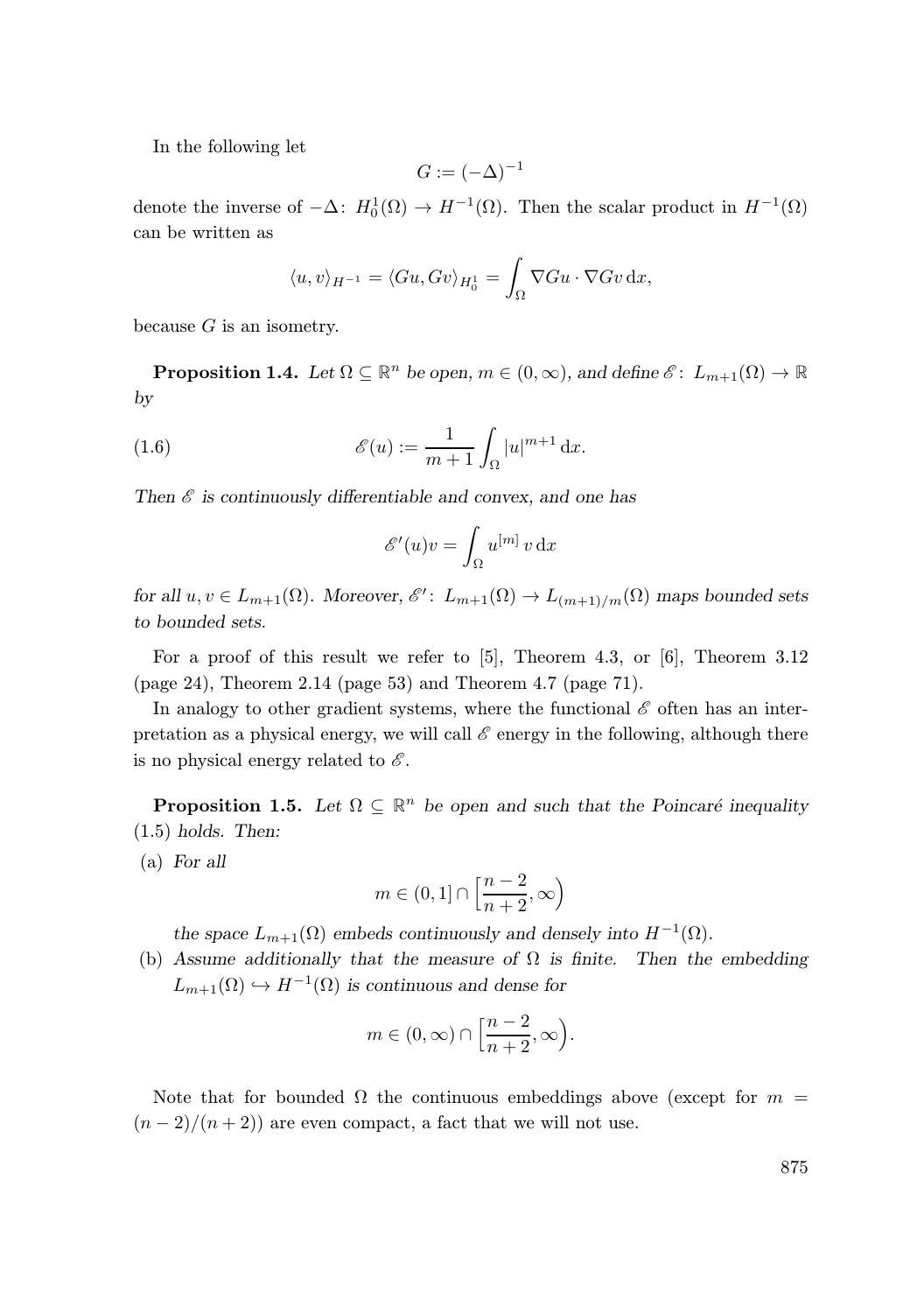P r o o f. Let us first note that due to the Poincaré inequality,  $H_0^1(\Omega)$  is continuously embedded into  $L_2(\Omega)$ . Thus, due to the Sobolev embedding theorem,  $H_0^1(\Omega)$ is continuously (and densely) embedded into  $L_p(\Omega)$ 

- (i) for all  $p \in [2, 2n/(n-2)]$  if  $n \ge 3$  and all  $p \in [2, \infty)$  if  $n = 1, 2$ ,
- (ii) and additionally for all  $p \in (1, 2)$ , if  $\Omega$  has finite measure.

Standard dualization arguments show that

$$
L_q(\Omega) \hookrightarrow H^{-1}(\Omega)
$$

continuously, where  $q$  is chosen conjugate to some admissible  $p$  above, the embedding being injective and dense by the denseness and the injectivity of the embeddings above. In particular,

- (i)  $q \in (1, 2] \cap [2n/(n+2), 2]$  for arbitrary  $\Omega$  and
- (ii)  $q \in (1,\infty) \cap [2n/(n+2),\infty)$ , if  $\Omega$  has finite measure.

The assertion follows by the substitution  $m = q - 1$ .

**Remark 1.6.** (a) The spaces  $L_{m+1}(\Omega)$  and  $H^{-1}(\Omega)$  are separable and reflexive, and both of the spaces are continuously embedded into the space of distributions  $\mathcal{D}(\Omega)'$ . This implies that their intersection  $L_{m+1} \cap H^{-1}(\Omega) := L_{m+1}(\Omega) \cap$  $H^{-1}(\Omega)$  (with norm given by  $||u|| := ||u||_{m+1} + ||u||_{H^{-1}}$ ) is a Banach space. It is separable and reflexive because it is isomorphic to the closed subspace  $\{(u, u); u \in$  $L_{m+1} \cap H^{-1}(\Omega)$  of the product space  $L_{m+1}(\Omega) \times H^{-1}(\Omega)$ . The embedding  $L_{m+1} \cap$  $H^{-1}(\Omega) \hookrightarrow H^{-1}(\Omega)$  is dense, because  $C_c^{\infty}(\Omega)$  is contained in  $L_{m+1} \cap H^{-1}(\Omega)$  and dense in  $H^{-1}(\Omega)$ .

(b) The restriction of  $\mathscr E$  to  $L_{m+1}\cap H^{-1}(\Omega)$  is continuously differentiable, and

$$
(\mathscr{E}|_{L_{m+1}\cap H^{-1}})' \colon L_{m+1}\cap H^{-1}(\Omega) \to (L_{m+1}\cap H^{-1}(\Omega))'
$$

maps bounded sets to bounded sets. This is immediate from Proposition 1.4 and the continuity of the injection  $L_{m+1} \cap H^{-1}(\Omega) \hookrightarrow H^{-1}(\Omega)$ . The (obvious) coerciveness of the functional  $\mathscr E$  implies the  $H^{-1}(\Omega)$ -ellipticity of its restriction to  $L_{m+1} \cap H^{-1}(\Omega)$ .

In the following we will use the notation  $\mathscr E$  also for its restriction to  $L_{m+1} \cap H^{-1}(\Omega)$ .

The following proposition is the key observation which makes it possible to consider the PME/FDE as a gradient system in  $H^{-1}(\Omega)$ .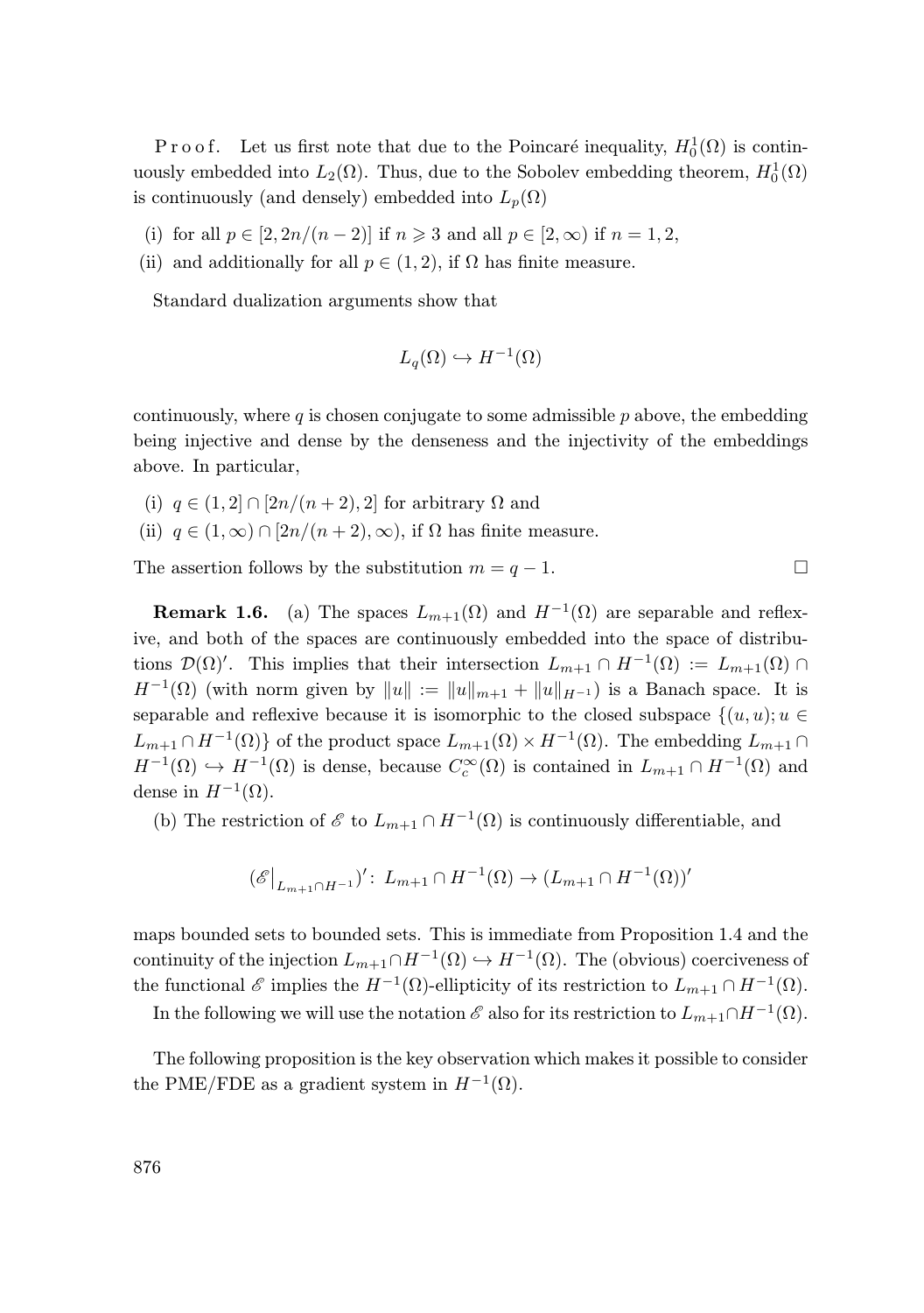**Proposition 1.7.** Assume that the Poincaré inequality (1.5) holds for  $\Omega$ . Then the gradient  $\nabla_H \mathscr{E}$  of  $\mathscr{E}$ :  $L_{m+1} \cap H^{-1}(\Omega) \to \mathbb{R}$ ,

$$
\mathscr{E}(u) := \frac{1}{m+1} \int_{\Omega} |u|^{m+1} \, \mathrm{d}x,
$$

in the Hilbert space  $H := H^{-1}(\Omega)$  is given by

$$
D(\nabla_H \mathscr{E}) := \{ u \in L_{m+1} \cap H^{-1}(\Omega); \ -\Delta u^{[m]} \in H^{-1}(\Omega) \},
$$
  

$$
\nabla_H \mathscr{E}(u) = -\Delta u^{[m]}.
$$

P r o o f. By definition, a function  $u \in L_{m+1} \cap H^{-1}(\Omega)$  belongs to  $D(\nabla_H \mathscr{E})$  if and only if there exists  $w \in H^{-1}(\Omega)$  such that

$$
\langle w, v \rangle_{H^{-1}} = \int_{\Omega} u^{[m]} v \, \mathrm{d}x
$$

for all  $v \in L_{m+1} \cap H^{-1}(\Omega)$ , and in this case w is the gradient  $\nabla_H \mathscr{E}(u)$  at u. Now the calculation

$$
\langle w, v \rangle_{H^{-1}} = \langle Gw, Gv \rangle_{H_0^1} = \int_{\Omega} \nabla Gw \cdot \nabla Gv \,dx = \int_{\Omega} Gwv \,dx,
$$

valid for all  $v \in L_{m+1} \cap H^{-1}(\Omega)$ , yields that  $Gw = u^{[m]}$ , or equivalently  $w = -\Delta u^{[m]}$ .  $\Box$ 

Next we state the main existence and uniqueness theorem of this article.

**Theorem 1.8.** Let  $\Omega \subseteq \mathbb{R}^n$  be open and such that the Poincaré inequality (1.5) holds on  $\Omega$ , and let  $m \in (0, \infty)$ . Then for all  $T > 0$ ,  $f \in L_2(0, T; H^{-1}(\Omega))$  and  $u_0 \in L_{m+1} \cap H^{-1}(\Omega)$  the PME/FDE gradient system

$$
\begin{cases} \dot{u} + \nabla_H \mathscr{E}(u) = f, \\ u(0, \cdot) = u_0 \end{cases}
$$

admits a unique solution  $u \in W_2^1(0,T;H^{-1}(\Omega)) \cap L_\infty(0,T;L_{m+1} \cap H^{-1}(\Omega))$ . The solution can be chosen as a weakly continuous mapping  $u: [0, T] \to L_{m+1} \cap H^{-1}(\Omega)$ , and for this mapping one has the energy inequality

$$
\int_{s}^{t} \|\dot{u}(\tau)\|_{H^{-1}}^{2} d\tau + \mathscr{E}(u(t)) \leq \mathscr{E}(u(s)) + \int_{s}^{t} \langle f(\tau), \dot{u}(\tau) \rangle_{H^{-1}} d\tau
$$

for all  $0 \le s \le t \le T$ . (Recall that  $L_{m+1} \cap H^{-1}(\Omega)$  reduces to  $L_{m+1}(\Omega)$  provided the embedding  $L_{m+1}(\Omega) \hookrightarrow H^{-1}(\Omega)$  holds; cf. Proposition 1.5.)

P r o o f. Taking into account Proposition 1.7 and recalling Proposition 1.4 together with Remark 1.6 (b) we obtain the assertion as an immediate consequence of Theorem 1.1.  $\Box$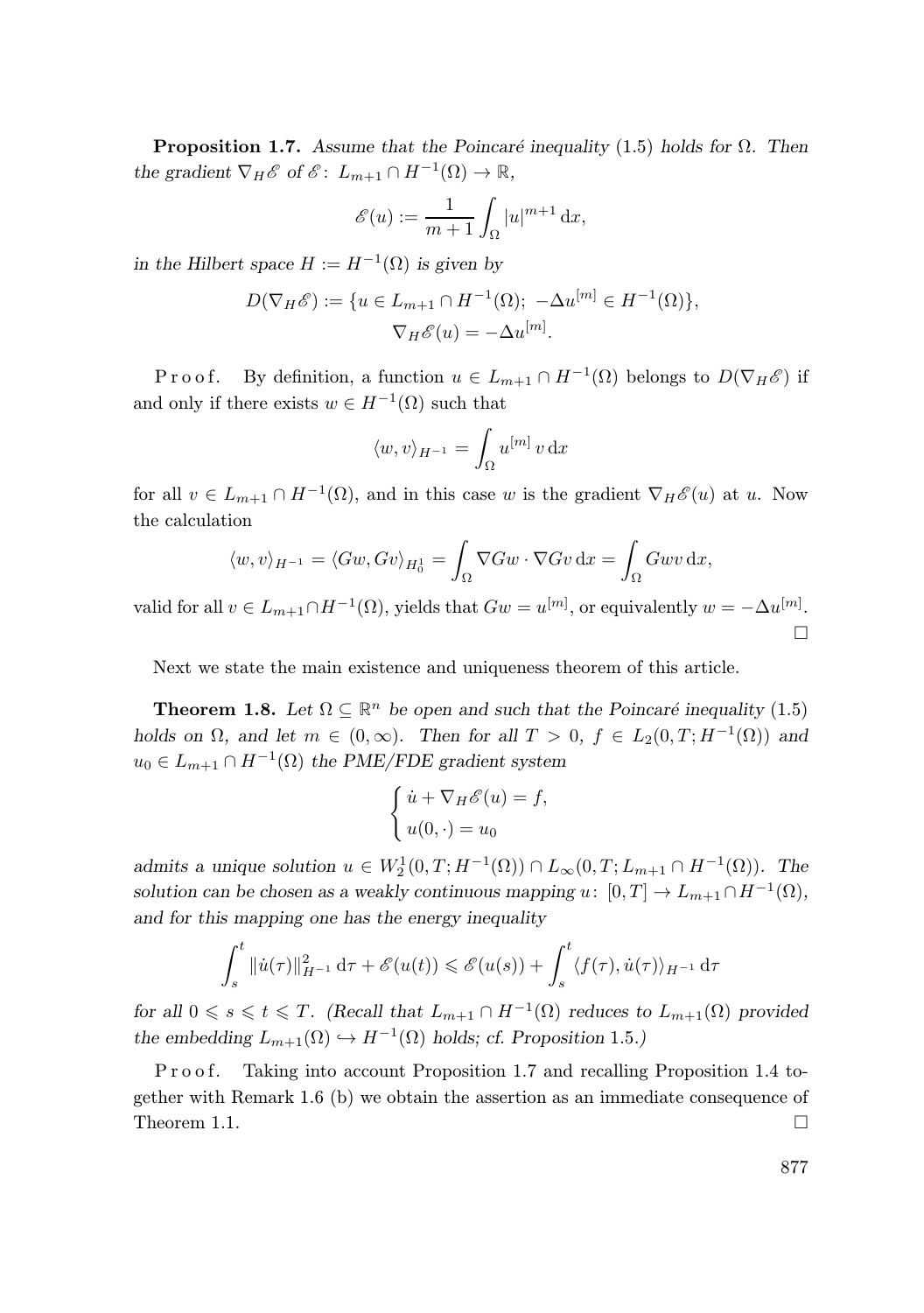**Remark 1.9.** (a) The property that  $u(t) \in D(\nabla_H \mathscr{E})$ , or equivalently, that  $u(t)^{[m]} \in H_0^1(\Omega)$ , is a weak replacement for  $u(t)|_{\partial\Omega} = 0$ 

(b) Note that elements of the domain of  $\nabla_H \mathscr{E}$  are regular distributions and thus have a reasonable physical interpretation.

(c) For a more detailed analysis it might be helpful to get a better understanding of the structure of  $D(\nabla_H \mathscr{E})$ . Note that by the invertibility of  $-\Delta: H_0^1 \to H^{-1}$  we obtain that

(1.7) 
$$
D(\nabla_H \mathscr{E}) = \{ u \in L_{m+1} \cap H^{-1}(\Omega); -\Delta u^{[m]} \in H^{-1}(\Omega) \} = \{ u \in L_{m+1} \cap H^{-1}(\Omega); u^{[m]} \in H_0^1(\Omega) \}.
$$

Moreover, recall that  $u \mapsto u^{[m]}$  is the duality map from  $L_{m+1} \to L_{(m+1)^{'} } =$  $L_{(m+1)/m}$ . This continuous nonlinear map is bijective and we have

$$
\langle u, u^{[m]} \rangle_{L_{m+1}, L_{(m+1)/m}} = ||u||_{m+1}^{m+1}
$$
 and  $||u^{[m]}||_{(m+1)/m} = ||u||_{m+1}^{m}$ ,

and the inverse of  $u \mapsto u^{[m]}$  is given by  $v \mapsto v^{[1/m]}$ . (For details on duality mappings we refer to [6], Chapter II, § 4.) If  $\Omega$  and m are such that the embedding  $L_{m+1}(\Omega) \hookrightarrow$  $H^{-1}(\Omega)$  holds (cf. Proposition 1.5), this allows to rewrite

$$
D(\nabla_H \mathscr{E}) = \{ u \in L_{m+1}(\Omega); \ u^{[m]} \in H_0^1(\Omega) \} = \{ v^{[1/m]}; \ v \in L_{(m+1)/m}(\Omega) \cap H_0^1(\Omega) \}.
$$

Note that  $L_{m+1}(\Omega) \hookrightarrow H^{-1}(\Omega)$  if and only if  $H_0^1(\Omega) \hookrightarrow L_{(m+1)/m}(\Omega)$  (see the proof of Proposition 1.5), and then

$$
D(\nabla_H \mathscr{E}) = \{v^{[1/m]}; \ v \in H_0^1(\Omega)\}.
$$

To illustrate the connection to other common notions of solutions we recall the concept of a weak solution of the PME/FDE. Let  $\Omega \subseteq \mathbb{R}^n$  be open and bounded, with Lipschitz boundary,  $T > 0$ ,  $Q_T := (0,T) \times \Omega$ ,  $f \in L_1(Q_T)$  and  $u_0 \in L_1(\Omega)$ . A function  $u \in L_1(Q_T)$  is called a *weak solution* of the initial boundary value problem

$$
\begin{cases} \frac{\partial}{\partial t}u = \Delta u^{[m]} + f \text{ on } Q_T, \\ u(0, \cdot) = u_0, \quad u|_{[0,T] \times \partial \Omega} = 0, \end{cases}
$$

if

(1)  $u^{[m]} \in L_1(0,T;W^1_{1,0}(\Omega))$  and

 $(2)$  u satisfies

(1.8) 
$$
\int_{Q_T} \left( \nabla u^{[m]} \cdot \nabla \eta - u \frac{\partial}{\partial t} \eta \right) dx dt = \int_{\Omega} u_0(x) \eta(0, x) dx + \int_{Q_T} f \eta dx dt
$$

for all (test functions)  $\eta \in C^1(\overline{Q_T})$  with  $\eta|_{[0,T]\times\partial\Omega} = 0$  and  $\eta(T, \cdot) = 0$ . We refer to [11], Definition 5.4, for this notion of a weak solution.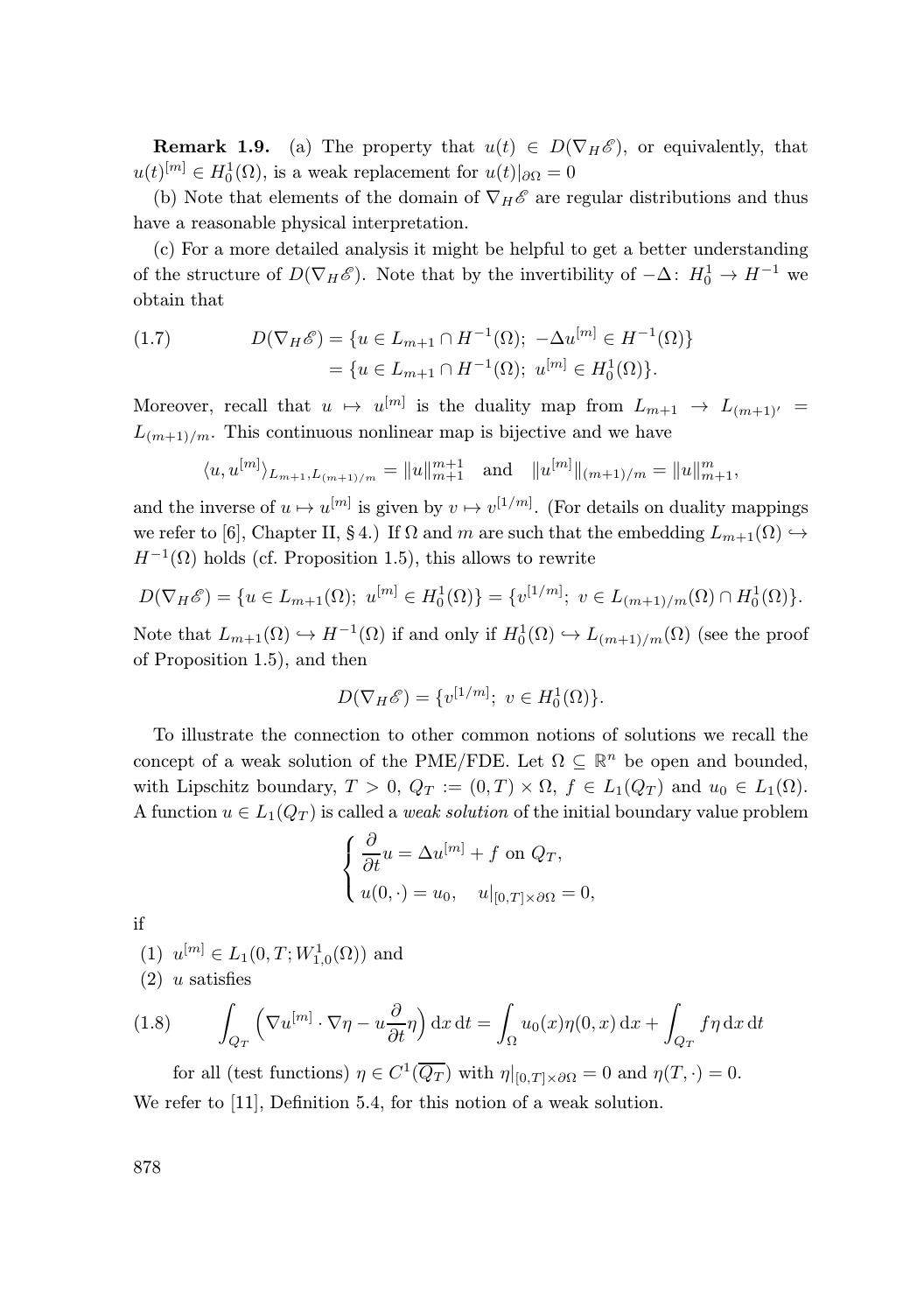**Proposition 1.10.** Assume that  $\Omega$  is bounded and has a Lipschitz boundary. Let  $T > 0$ ,  $f \in L_2(0,T; H^{-1}(\Omega)) \cap L_1(0,T; L_1(\Omega))$ ,  $u_0 \in L_{m+1} \cap H^{-1}(\Omega)$  and let u be the gradient system solution of the PME/FDE according to Theorem 1.8, with weakly continuous  $u: [0, T] \to L_{m+1} \cap H^{-1}(\Omega)$ .

Then u is a weak solution of the initial boundary value problem for the PME/FDE.

P r o o f. (i) First we show property (1) of weak solutions. We know that  $u \in$  $W_2^1(0,T;H^{-1}(\Omega))$ , and the fact that u is a solution of the gradient system implies that  $u(t) \in D(\nabla_H \mathscr{E})$  for  $t \in [0, T]$  a.e.,

$$
-\Delta u^{[m]} = \nabla_H \mathscr{E}(u) = f - \dot{u} \in L_2(0, T; H^{-1}(\Omega)),
$$

and therefore

$$
u^{[m]} = G(-\Delta u^{[m]}) \in L_2(0, T; H_0^1(\Omega)) \subseteq L_1(0, T; W_{1,0}^1(\Omega)).
$$

(ii) As a first step for the proof of property (2) of weak solutions let  $\eta \in C^1(\overline{Q_T})$ be such that  $\eta|_{[0,T]\times\partial\Omega} = 0$  and  $\eta(T,\cdot) = 0$ , and assume additionally that also  $(\partial/\partial t)\eta \in C^1(\overline{Q_T})$ . It is well-known that  $C^1(\overline{\Omega}) \cap C_0(\Omega) \subseteq H_0^1(\Omega)$ , with continuous inclusion, and our hypotheses on  $\eta$  imply that the function  $[0, T] \ni t \mapsto \eta(t, \cdot)$  belongs to  $C^1([0,T];C^1(\overline{\Omega})\cap C_0(\Omega))\subseteq C^1([0,T];H_0^1(\Omega))$ . It is not too difficult to show that then the function  $[0,T] \ni t \mapsto \int_{\Omega} u(t,x)\eta(t,x) dx = \langle u(t), \eta(t) \rangle_{H^{-1},H_0^1}$  belongs to  $W_2^1(0,T)$ , with the weak derivative

$$
\frac{\mathrm{d}}{\mathrm{d}t} \int_{\Omega} u(t,x)\eta(t,x) \,\mathrm{d}x = \frac{\mathrm{d}}{\mathrm{d}t} \langle u(t), \eta(t) \rangle_{H^{-1}, H_0^1}
$$
\n
$$
= \langle \dot{u}(t), \eta(t) \rangle_{H^{-1}, H_0^1} + \langle u(t), \frac{\partial}{\partial t} \eta(t) \rangle_{H^{-1}, H_0^1}
$$
\n
$$
= \langle \dot{u}(t), \eta(t) \rangle_{H^{-1}, H_0^1} + \int_{\Omega} u(t,x) \frac{\partial}{\partial t} \eta(t,x) \,\mathrm{d}x.
$$

Integrating and using the fact that  $u$  is a solution of the PME/FDE we obtain that

$$
\int_0^T \int_{\Omega} u(x,t) \frac{\partial}{\partial t} \eta(t,x) dx dt = \langle u(T), \eta(T) \rangle_{H^{-1}, H_0^1} - \langle u(0), \eta(0) \rangle_{H^{-1}, H_0^1}
$$

$$
- \int_0^T \langle \Delta u^{[m]}(t), \eta(t) \rangle_{H^{-1}, H_0^1} dt - \int_{Q_T} f \eta dx dt
$$

$$
= - \int_{\Omega} u_0(x) \eta(0,x) dx + \int_{Q_T} \nabla u^{[m]} \cdot \nabla \eta dx dt - \int_{Q_T} f \eta dx dt.
$$

This shows equation (1.8) for the present case.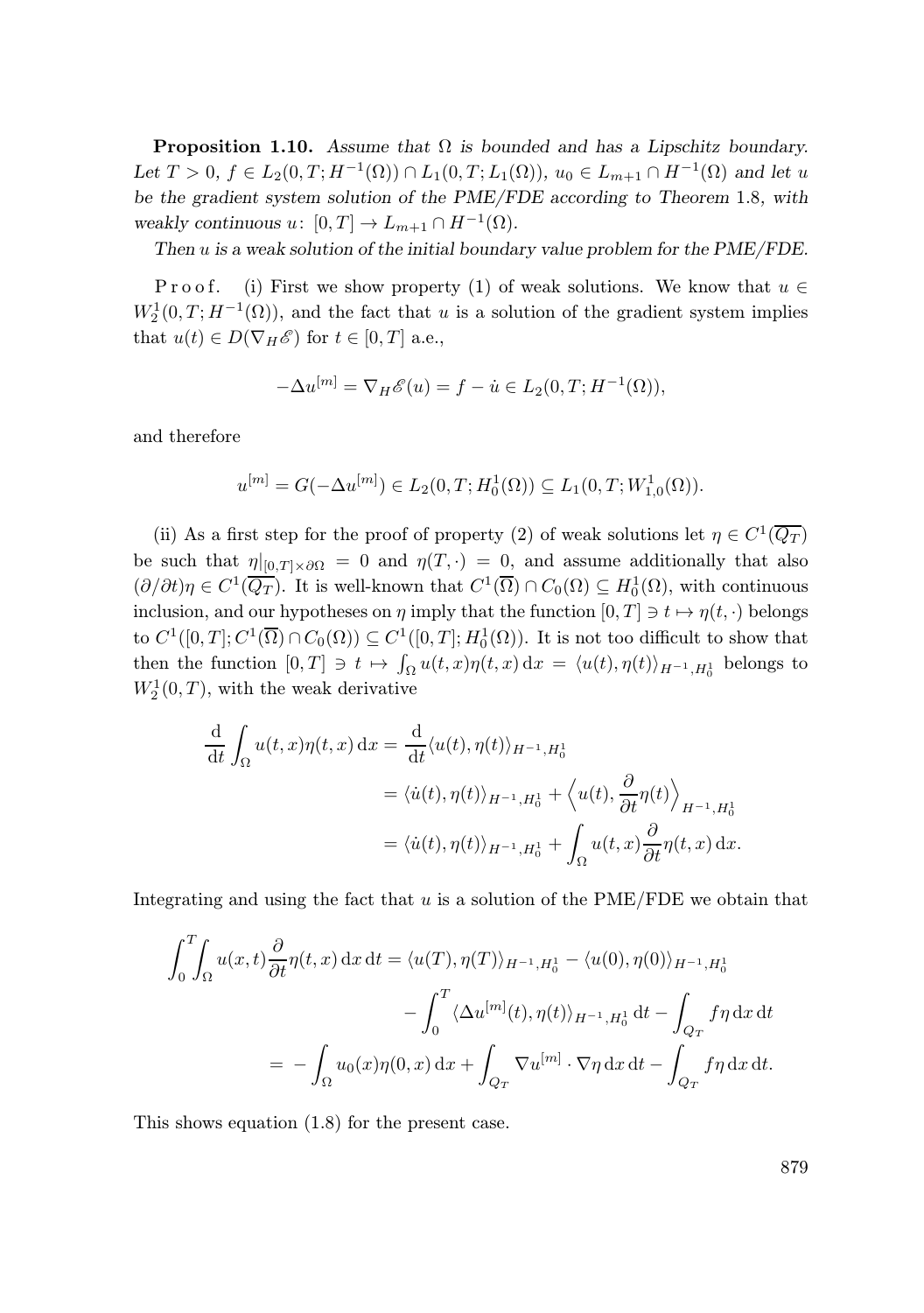(iii) Next, let  $\eta \in C^1(\overline{Q_T})$  be such that  $\eta|_{[0,T]\times\partial\Omega} = 0$ , and assume that there exists  $\delta > 0$  such that  $\eta(t, \cdot) = 0$  for all  $t \in (T - \delta, T]$ . Performing suitable convolutions in the t-direction one can show that there exists a sequence  $(\eta_k)$  consisting of functions as in part (ii) such that  $\eta_k$  and the first derivatives of  $\eta_k$  converge uniformly on  $\overline{Q_T}$ to  $\eta$  and the corresponding first derivatives of  $\eta$ . Using the validity of (1.8) for  $\eta$ replaced by  $\eta_k$ , as established in part (ii), we conclude the validity of (1.8) for  $\eta$ .

(iv) Finally, let  $\eta \in C^1(\overline{Q_T})$  be such that  $\eta|_{[0,T]\times\partial\Omega} = 0$  and  $\eta(T, \cdot) = 0$ . Let  $\alpha \in C^1(\mathbb{R})$  be an increasing function,  $\alpha|_{(-\infty,1/2]} = 0$ ,  $\alpha|_{[1,\infty]} = 1$ . For  $k \in \mathbb{N}$  define  $\alpha_k$  and  $\eta_k$  by

$$
\alpha_k(t) := \alpha(k(T-t)), \quad \eta_k(t,x) := \alpha_k(t)\eta(t,x).
$$

Then evidently the functions  $\eta_k$  are of the kind considered in step (iii), and therefore (1.8) holds for  $\eta$  replaced by  $\eta_k$ . Letting  $k \to \infty$  in (1.8) with  $\eta_k$ , the only term for which it is not evident that it converges to the corresponding term with  $\eta$  is the second,  $\int_{Q_T} u(\partial/\partial t)\eta_k \,dx\,dt$ . In fact, because of  $(\partial/\partial t)\eta_k(t,x) = \alpha'_k(t)\eta(t,x) +$  $\alpha_k(t) \left(\frac{\partial}{\partial t}\right) \eta(t, x)$ , we only have to show that

$$
\int_{Q_T} u(t,x)\eta(t,x)\alpha'_k(t) dx dt = \int_0^T \langle u(t), \eta(t) \rangle_{H^{-1},H_0^1} \alpha'_k(t) dt
$$

tends to zero as  $k \to \infty$ . Now,  $u: [0,T] \to H^{-1}(\Omega)$  is continuous,  $[0,T] \ni t \mapsto$  $\eta(t, \cdot) \in H_0^1(\Omega)$  is continuous with  $\eta(T, \cdot) = 0$ , and therefore  $\langle u(t), \eta(t) \rangle_{H^{-1}, H_0^1} \to 0$ as  $t \to T$ . Using that  $\int_{\mathbb{R}} \alpha'_k(t) dt = 1$  and that  $\text{spt } \alpha'_k \subseteq [T - 1/k, T]$  we conclude that the desired convergence holds.

#### 2. Asymptotic behaviour for the PME/FDE

In this section we assume that  $L_{m+1}(\Omega)$  embeds into  $H^{-1}(\Omega)$  (cf. Proposition 1.5), and we assume the validity of the Poincaré inequality (1.5), as before. We define  $\mathscr E$ as in (1.6) and consider the autonomous PME/FDE gradient system

(2.1) 
$$
\begin{cases} \dot{u} + \nabla_H \mathscr{E}(u) = 0, \\ u(0) = u_0 \end{cases}
$$

for a given initial value  $u_0 \in L_{m+1}(\Omega)$ . Let  $u: [0,\infty) \to L_{m+1}(\Omega)$  be the unique solution of the above abstract initial value problem according to Theorem 1.8. Our goal is to show that the solution tends to zero as  $t$  goes to infinity, and we will derive some  $L_{m+1}(\Omega)$ -decay estimates. In contrast to other investigations of asymptotics in the literature we need not distinguish between  $m < 1$ ,  $m = 1$ , and  $m > 1$ , a priori.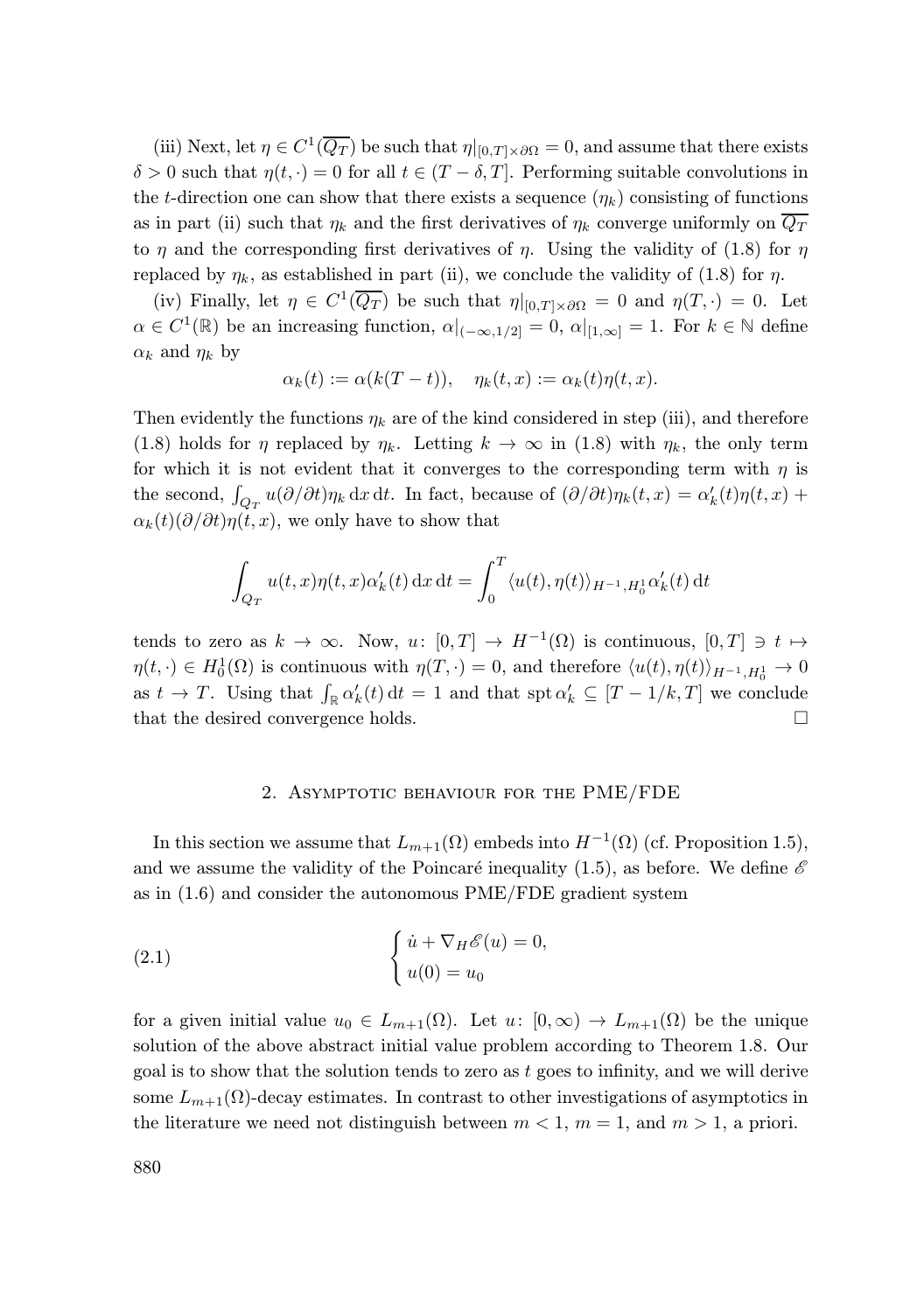**Remark 2.1.** The function  $u: [0, \infty) \to L_{m+1}(\Omega)$  is weakly continuous by Theorem 1.1. Thus, by the uniform convexity of  $L_{m+1}(\Omega)$ , in order to prove continuity of  $u: [0, \infty) \to L_{m+1}(\Omega)$  at some  $t_0 \in [0, \infty)$  it suffices to show that  $t \mapsto ||u(t)||_{m+1}$ is continuous at  $t_0$ , or equivalently, that the function  $g: [0, \infty) \to [0, \infty)$ , defined by

$$
g(t):=\mathscr{E}(u(t))=\frac{1}{m+1}\|u(t)\|_{m+1}^{m+1},
$$

is continuous at  $t_0$ .

From the energy inequality (1.3) we obtain that g is decreasing, and thus  $g$  (and hence  $u: [0, \infty) \to L_{m+1}(\Omega)$  is continuous on the complement of a countable subset of  $[0, \infty)$ , the jump points of the monotone function g. We do not know if these jump points can occur at all. If the solution has more regularity properties, then it can be shown that the energy inequality is in fact an equality; cf. [11], Proposition 8.9.

**Proposition 2.2.** If u is a solution of the gradient system  $(2.1)$ , then for almost all  $t > 0$  one has

$$
\|\dot{u}(t)\|_{H^{-1}} \geqslant \sqrt{\lambda_1} \|u(t)\|_{m+1}^m = \sqrt{\lambda_1} (m+1)^{m/(m+1)} \mathcal{E}(u(t))^{m/(m+1)},
$$

where  $\lambda_1$  is such that  $1/\sqrt{\lambda_1}$  is the optimal embedding constant of  $H_0^1(\Omega)$  into  $L_{(m+1)/m}(\Omega)$ .

P r o o f. Since u is a solution we have for almost all  $t > 0$  that

$$
\dot{u}(t) = -\Delta u(t)^{[m]},
$$

and for these t the Sobolev embedding  $H_0^1(\Omega) \hookrightarrow L_{(m+1)/m}(\Omega)$  implies that

$$
||\dot{u}(t)||_{H^{-1}} = || - \Delta u(t)^{[m]}||_{H^{-1}} = ||u(t)^{[m]}||_{H_0^1} \ge \sqrt{\lambda_1} ||u(t)^{[m]}||_{(m+1)/m}
$$
  
=  $\sqrt{\lambda_1} ||u(t)||_{m+1}^m = \sqrt{\lambda_1} (m+1)^{m/(m+1)} \mathcal{E}(u(t))^{m/(m+1)}.$ 

 $\Box$ 

Inserting the previous estimate into the energy estimate (1.3) we directly derive the following proposition.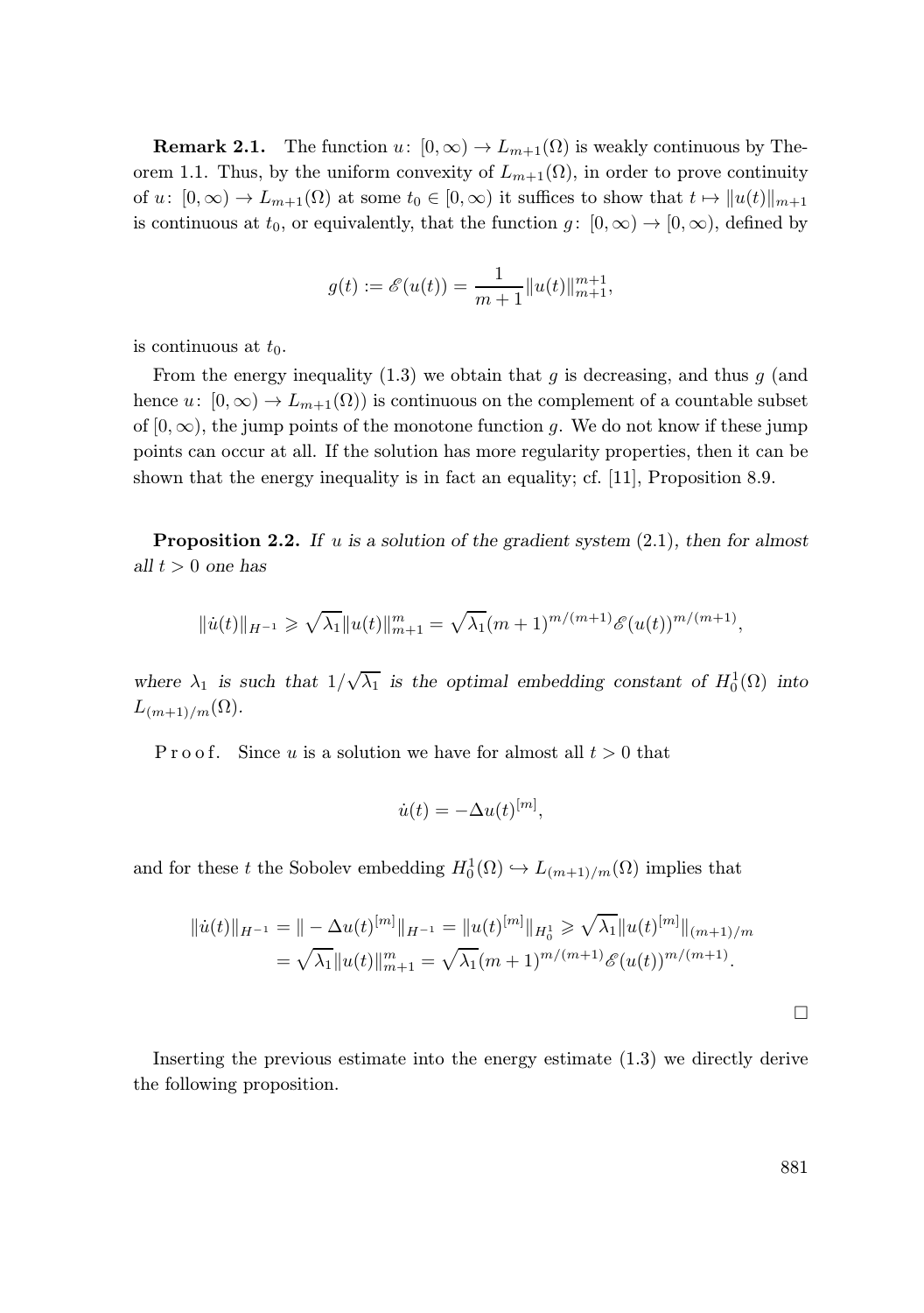**Proposition 2.3.** Let  $u_0 \in L_{m+1}(\Omega)$ , and let  $u: [0, \infty) \to L_{m+1}(\Omega) \cap H^{-1}(\Omega)$  be the solution of the gradient system (2.1). Then for all  $0 \le s \le t$  one has the estimate

$$
0 \leq \mathcal{E}(u(t)) \leq \mathcal{E}(u(s)) - \lambda_1 (m+1)^{2m/(m+1)} \int_s^t \mathcal{E}(u(\tau))^{2m/(m+1)} d\tau.
$$

In the following we discuss the consequences for the asymptotics of the solutions of the porous medium gradient system.

First of all we see that  $t \mapsto \mathscr{E}(u(t))$  is not only decreasing, but also goes to zero as t tends to infinity, otherwise one would get a contradiction to Proposition 2.3. In particular, this implies that the  $L_{m+1}$ -norm (and hence also the  $H^{-1}$ -norm) of the solution tends to zero. Our next goal is to derive a decay rate for the solution.

We need the following proposition.

**Proposition 2.4.** Let  $\Phi: [0, \infty) \to [0, \infty)$  be monotone increasing. Let g:  $[0, \infty) \rightarrow [0, \infty)$  be a decreasing function satisfying the integral inequality

(2.2) 
$$
g(t) \leq g(s) - \int_s^t \Phi(g(\tau)) d\tau
$$

for all  $t \ge s \ge 0$ , and let  $f: [0, \infty) \to [0, \infty)$  be a solution of the integral equation

$$
f(t) = g(0) - \int_0^t \Phi(f(\tau)) d\tau.
$$

Then  $f(t) \geq g(t)$  for all  $t \geq 0$ .

P r o o f. Note that the equality for f implies that  $f(t) = f(s) - \int_s^t \Phi(f(\tau)) d\tau$ for all  $t \geqslant s \geqslant 0$ .

Define  $h := g - f$ . Then the monotonicity of g and the continuity of f imply that  $h(t-) \geq h(t) \geq h(t+)$  for all  $t \geq 0$  (where  $h(t-)$  and  $h(t+)$  denote the left-hand and right-hand limits of  $h$  at  $t$ , respectively).

Assume that there exists  $t > 0$  such that  $h(t) = g(t) - f(t) > 0$ . Let

$$
s_0 := \sup \{ \tau \in [0, t); h(\tau) \leq 0 \}.
$$

Then  $s_0 < t$  because  $h(t-) \geq h(t) > 0$ , and for all  $s \in (s_0, t]$  one has  $h(s) > 0$ , i.e.,  $g(s) > f(s)$ . From  $0 \ge h(s_0-) \ge h(s_0) \ge h(s_0+) \ge 0$  one obtains that  $h(s_0) = 0$ . (This also holds if  $s_0 = 0$ .)

Applying the integral inequality (2.2) with  $s = s_0$  and using the monotonicity of Φ we get the contradiction

$$
f(t) < g(t) \leq g(s_0) - \int_{s_0}^t \Phi(g(\tau)) d\tau \leq f(s_0) - \int_{s_0}^t \Phi(f(\tau)) d\tau = f(t).
$$

 $\Box$ 

882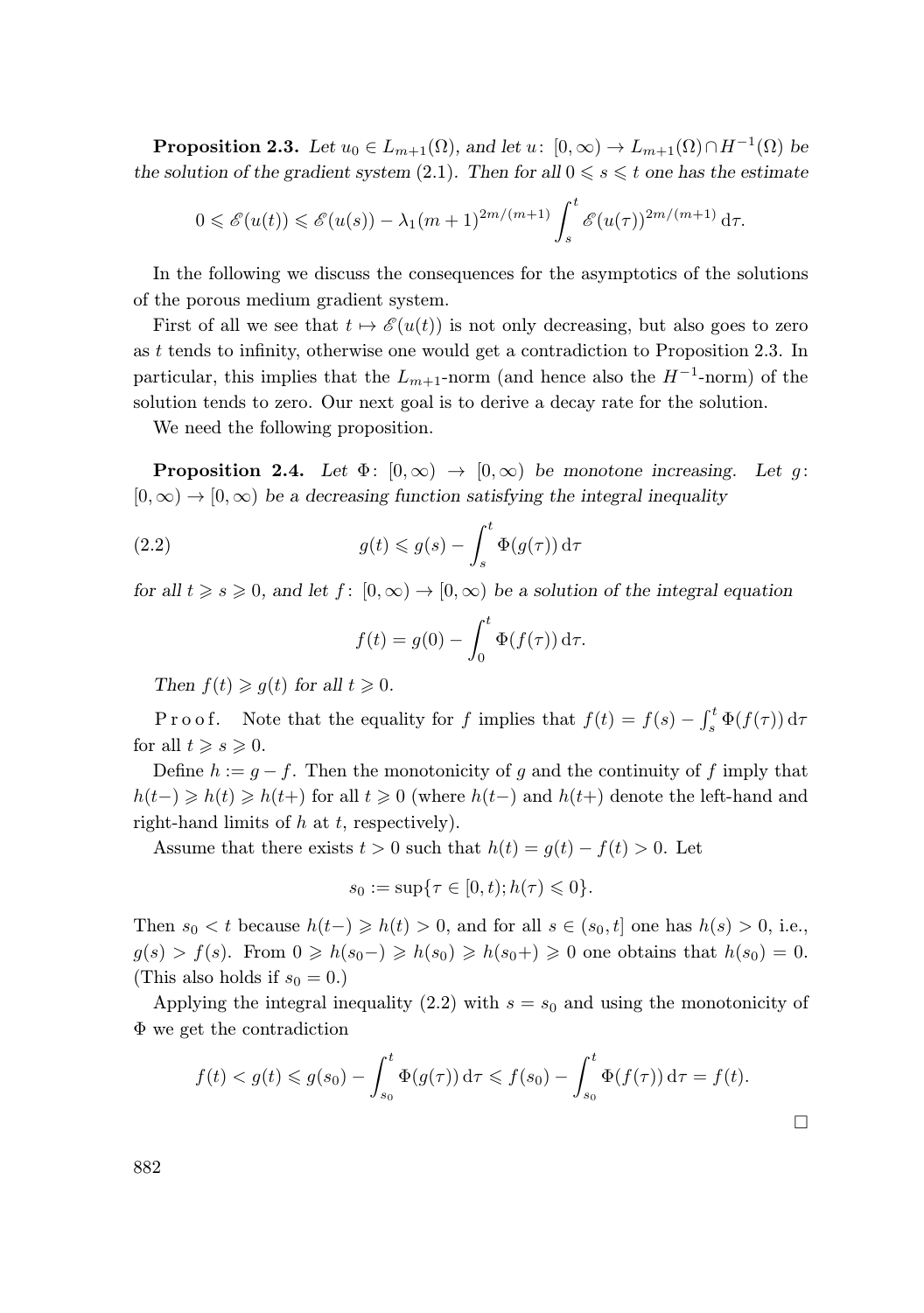For given  $u_0 \in L_{m+1}(\Omega)$  we define the functions  $G_m: [0,\infty) \to [0,\infty)$   $(m \in$  $(0, \infty)$ ,

$$
G_m(t):=\begin{cases}((\mathscr{E}(u_0)^{(1-m)/(1+m)}\quad \ \ \, \\ -\lambda_1(1-m)(m+1)^{-(1-m)/(1+m)}t)^{+(1+m)/(1-m)}\quad \text{if } m<1,\\ \mathscr{E}(u_0)\mathrm{e}^{-2\lambda_1 t} \qquad \qquad \text{if } m=1,\\ (\lambda_1(m-1)(m+1)^{(m-1)/(m+1)}t\\qquad \qquad +\mathscr{E}(u_0)^{-(m-1)/(m+1)})^{-(m+1)/(m-1)}\qquad \qquad \text{if } m>1.\end{cases}
$$

The plus in the case  $m < 1$  indicates that we take the positive part, and therefore  $G_m(t) = 0$  for all

$$
t \geq t_{\max} := \frac{(m+1)^{(1-m)/(1+m)}}{\lambda_1 (1-m)} \mathcal{E}(u_0)^{(1-m)/(1+m)}.
$$

**Theorem 2.5** (Asymptotic behaviour). Assume that the Poincaré inequality (1.5) holds for  $\Omega$  and let  $m > 0$  be such that the embedding  $L_{m+1}(\Omega) \hookrightarrow H^{-1}(\Omega)$ holds, let  $u_0 \in L_{m+1}(\Omega)$  and let  $u: [0, \infty) \to L_{m+1}(\Omega)$  be the unique solution of (2.1). Then  $\mathscr{E}(u(t))$  is dominated by the function  $G_m$  defined above, i.e.,  $\mathscr{E}(u(t)) \leq G_m(t)$ for all  $t \geqslant 0$ .

P r o o f. Recall the function  $g: [0, \infty) \to [0, \infty)$ ,  $g(t) := \mathscr{E}(u(t))$ , from Remark 2.1.

Let  $\Phi: [0, \infty) \to [0, \infty)$  be defined by

$$
\Phi(r) := \lambda_1 (m+1)^{2m/(m+1)} r^{2m/(m+1)}.
$$

It is straightforward to check that  $G_m$  is a solution of the integral equality

$$
G_m(t) = \mathcal{E}(u_0) - \lambda_1 (m+1)^{2m/(m+1)} \int_0^t G_m(\tau)^{2m/(m+1)} d\tau
$$
  
=  $\mathcal{E}(u_0) - \int_0^t \Phi(G_m(\tau)) d\tau.$ 

Moreover, the function  $q$  is monotone decreasing as the energy of a gradient system, and Proposition 2.3 implies that the integral inequality (2.2) holds for all  $0 \le s \le t$ . Thus the assertion is a consequence of Proposition 2.4.

**Remark 2.6.** Theorem 2.5 shows that the energy  $\mathscr E$  of solutions of the PME/ FDE with  $f = 0$  tends to zero as t goes to infinity as follows:

(1) polynomially with decay rate  $-(m+1)/(m-1)$  provided  $m > 1$ ,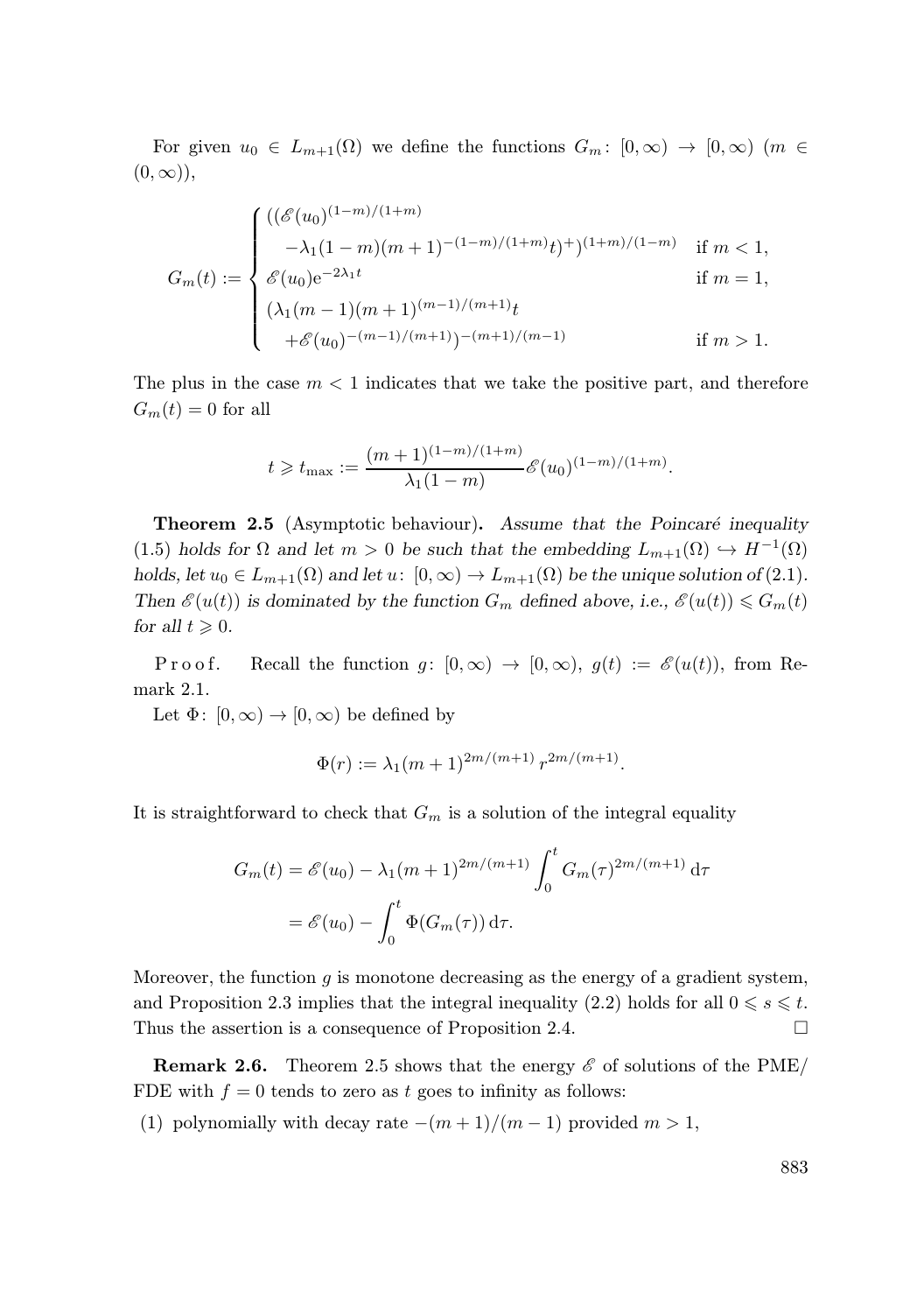- (2) exponentially with decay rate  $-2\lambda_1$  provided  $m=1$ ,
- (3) in finite time for  $m < 1$ .

Many types of these results are known. We refer to  $[9]$ ,  $[7]$ ,  $[11]$  for general information and to [1], Proposition 5.13, for a version of (3).

Concerning the case  $m = 1$  we note that in this (linear!) case the number  $\lambda_1$ is the infimum of the spectrum of the negative Laplace operator, and our estimate reproduces the known asymptotic decay of the norm with rate  $-\lambda_1$ .

Remark 2.7. Apart from the decay due to the energy inequality (1.3), the central estimate of our derivation of the asymptotic behaviour is the elementary identity

$$
\|\mathscr{E}'(v)\|_{m/(m+1)} = (m+1)^{m/(m+1)} \mathscr{E}(v)^{m/(m+1)}
$$

holding for all arguments  $v \in L_{m+1}(\Omega)$  of our  $C^1$ -functional  $\mathscr{E}$ . Note that this formula implies that for all  $0 < \theta \leq m/(m+1)$  there exists  $C > 0$  and a neighbourhood U of zero such that the Lojasiewicz-Simon inequality

$$
|\mathscr{E}(v) - \mathscr{E}(0)|^{1-\theta} \leq C ||\mathscr{E}'(v)||_{m/(m+1)}
$$

holds for all  $v \in U$ . Even though [5], Theorem 12.2, does not directly apply, we derive similar (and slightly better) decay rates in our approach.

#### 3. Order and positivity preservation

The goal of this section is to present a proof of the following result; the hypothesis that  $L_{m+1}(\Omega)$  embeds into  $H^{-1}(\Omega)$  will no longer be needed in the present section.

**Theorem 3.1** (Comparison principle). Let  $\Omega \subseteq \mathbb{R}^n$  be open and such that the Poincaré inequality (1.5) holds,  $m > 0$ . Let  $u_{1,0}, u_{2,0} \in L_{m+1} \cap H^{-1}(\Omega)$ ,  $u_{1,0} \le u_{2,0}$ , and let  $u_1, u_2 \in W^1_{2,loc}([0,\infty); H^{-1}(\Omega)) \cap L_\infty([0,\infty); L_{m+1} \cap H^{-1}(\Omega))$  denote the unique gradient system solutions (Theorem 1.8) of the PME/FDE

$$
(3.1) \qquad \qquad \dot{u} - \Delta u^{[m]} = 0
$$

with initial values  $u_{1,0}, u_{2,0}$ , respectively. Then  $u_1(t) \leq u_2(t)$  for all  $t \geq 0$ .

**Remark 3.2** (Positivity preservation). Setting  $u_{1,0} = 0$  in Theorem 3.1 we obtain that for initial values  $u_0 \geq 0$  the unique solution u of (3.1) remains positive:  $u(t) \geqslant 0$  for all  $t \geqslant 0$ .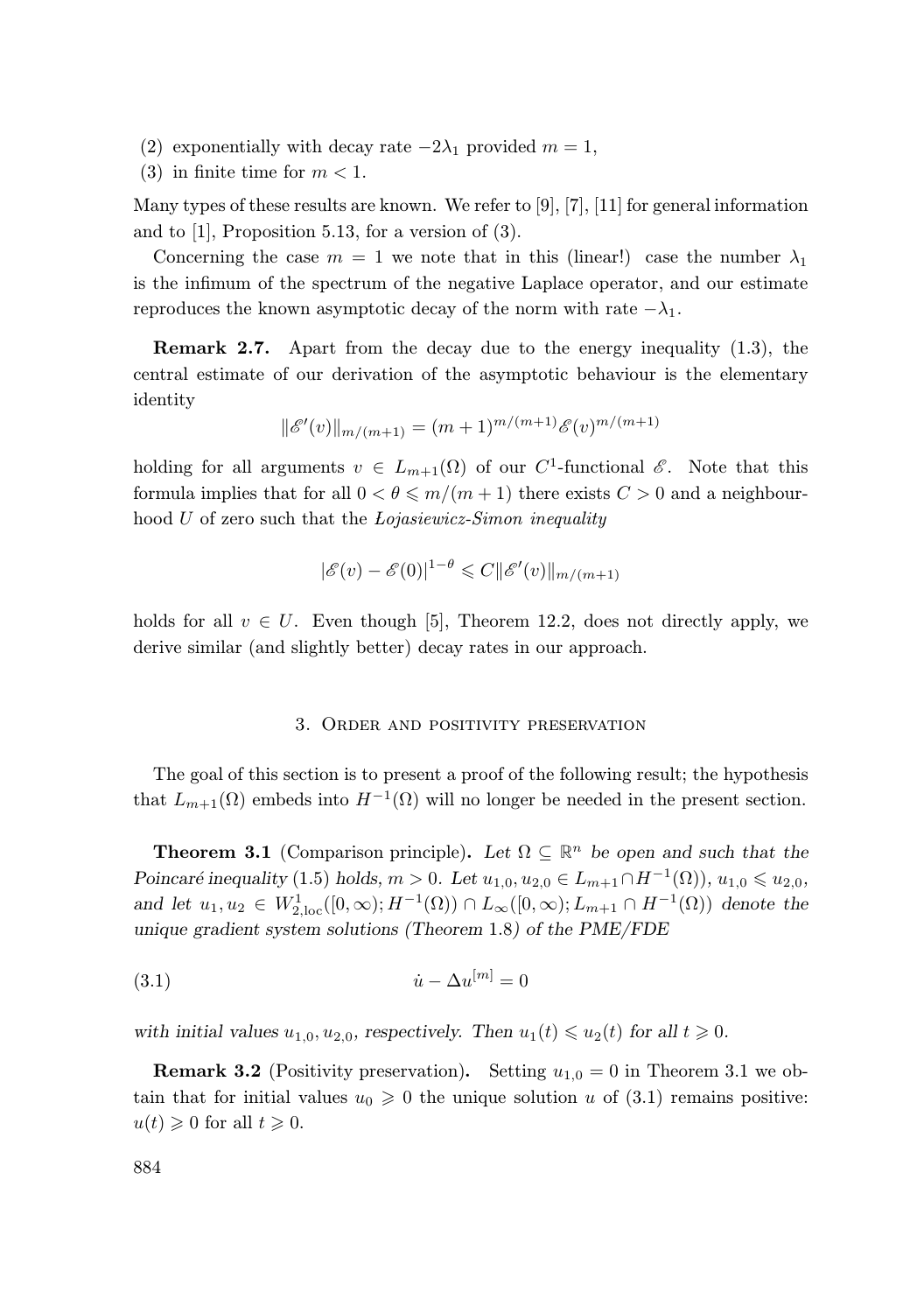We note that (at least for bounded  $\Omega$  with sufficiently smooth boundary) these results are known for the PME/FDE (cf. [11], Proposition 6.1 (page 127)). However, we will show that general properties of gradient systems, instead of arguments involving classical constructions, can be applied to obtain the assertions.

Before we turn to the proof let us recall standard concepts to prove order and positivity preservation of gradient systems. We consider (1.1) in the setting as introduced at the beginning of Section 1 and assume additionally that  $\mathscr E$  is convex and coercive. It is well-known that gradient systems of that kind are subgradient systems, i.e., for  $f: I \to H$  given, u is a solution of the gradient system (1) if and only if  $u$  is a solution of the subgradient system

(3.2) 
$$
\dot{u}(t) + \partial \widetilde{\mathscr{E}}(u(t)) \ni f(t),
$$

where

$$
\widetilde{\mathcal{E}}(u) := \begin{cases} \mathcal{E}(u) & \text{if } u \in V, \\ \infty & \text{if } u \in H \setminus V, \end{cases}
$$

and  $\partial \tilde{\mathscr{E}}: H \to 2^H$  denotes the subdifferential of convex analysis. A solution of the subgradient system (3.2) is a function

 $u \in W_{2,loc}^1(I;H)$ , with  $u(t) \in D(\partial \widetilde{\mathscr{E}}) := \{u \in H; \partial \widetilde{\mathscr{E}}(u) \neq \emptyset\}$  for almost all  $t \in I$ , and equation (3.2) holds for almost all  $t \in I$ .

For an exposition of the theory of subgradient systems we refer to [5], Lectures 13 and 14. The correspondence of solutions of gradient systems and subgradient systems relies on the existence and uniqueness results for subgradient systems (cf. [5], Theorem 14.1) and the fact that in the above setting we have

(3.3) 
$$
D(\partial \widetilde{\mathscr{E}}) = D(\nabla_H \mathscr{E}),
$$

$$
\partial \widetilde{\mathscr{E}}(u) = {\nabla_H \mathscr{E}(u)} \quad \text{for all } u \in D(\partial \widetilde{\mathscr{E}}).
$$

After this short general discussion we return to the case of autonomous systems (i.e., the case that the forcing term  $f$  in (1.1) and (3.2) is equal to zero). Let  $u_0 \in \{u \in H; \tilde{\mathcal{E}}(u) < \infty\}$  be given and let u be the unique solution of the subgradient system (3.2). Then we have the exponential formula

(3.4) 
$$
u(t) = \lim_{k \to \infty} (J_{t/k})^k u_0,
$$

with local uniform convergence on  $[0, \infty)$ , where  $J_h: H \to H$   $(h > 0)$  is the operator defined by

(3.5) 
$$
J_h g = \underset{v \in H}{\arg \min} \left( \mathcal{E}(v) + \frac{\|v - g\|_H^2}{2h} \right).
$$

We refer to [5], Corollary 14.8, for this statement.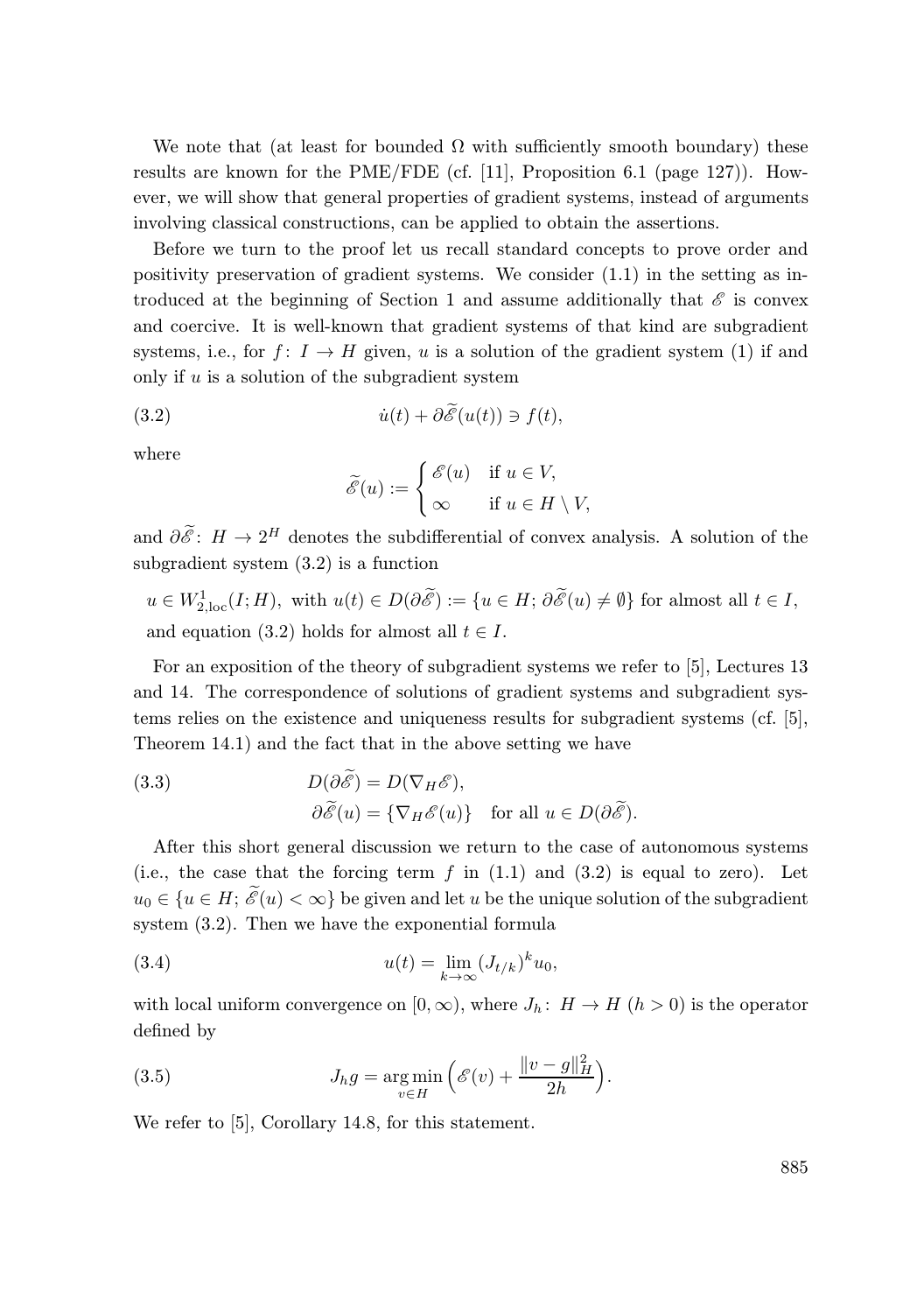A set  $C \subseteq H$  is called invariant under a (sub)gradient system if  $u_0 \in C$  implies that  $u(t) \in C$  for all  $t > 0$  (where u is the solution with the initial value  $u_0$ ). The following remark illustrates how in the general context conditions can be formulated for a set to be invariant.

**Remark 3.3.** Let  $\widetilde{\mathscr{E}}: H \to \mathbb{R} \cup \{\infty\}$  be a lower semicontinuous, convex, coercive function. Let  $C$  be a closed convex set contained in the closure of the effective domain  $D_{\text{eff}}(\tilde{\mathscr{E}}):=\{u \in H; \tilde{\mathscr{E}}(u) < \infty\}$  in H. Then C is invariant under the subgradient system

$$
\dot{u} + \partial \widetilde{\mathscr{E}}(u) \ni 0
$$

if and only if

$$
\widetilde{\mathcal{E}}(P_C u) \leqslant \widetilde{\mathcal{E}}(u)
$$

for all  $u \in H$ , where  $P_C: H \to C$  denotes the best approximation projection onto C.

For the proof we refer to [4], Proposition 4.5, and [5], Theorem 15.3 and Remark 15.4.

We mention that in many classical situations (p-Laplace evolution, weighted p-Laplace evolution) the Hilbert space  $H$  is an  $L_2$ -space, and the set C is often taken to be the standard positive cone  $L_{2,+}$ . Then the best approximation projection onto C is given by  $u \mapsto u^+$ , and the necessary and sufficient condition for positivity preservation reduces to the statement that  $\tilde{\mathscr{E}}(u^+) \leqslant \tilde{\mathscr{E}}(u)$  for all  $u \in L_2$ . In order to apply the above criterion in the context of our treatment of the PME/FDE, one would have to calculate the best approximation projection from  $H^{-1}(\Omega)$  onto certain convex sets. We have not been able to apply this procedure in our context.

Our method of proof to obtain order preservation is a combination of classical techniques and subgradient system arguments.

Proof of Theorem 3.1.  $(\Omega) \times H^{-1}(\Omega)$ , and define **E**: **H**  $\rightarrow$  $\mathbb{R} \cup {\infty}$  by

$$
\mathbf{E}(u_1, u_2) := \widetilde{\mathcal{E}}(u_1) + \widetilde{\mathcal{E}}(u_2),
$$

with

$$
\widetilde{\mathcal{E}}(u) := \begin{cases} \mathcal{E}(u) & \text{if } u \in L_{m+1} \cap H^{-1}(\Omega), \\ \infty & \text{if } u \in H^{-1}(\Omega) \setminus L_{m+1}(\Omega). \end{cases}
$$

Given  $\mathbf{u}_0 = (u_{1,0}, u_{2,0}) \in (L_{m+1} \cap H^{-1}(\Omega))^2$ , it is easy to see that  $\mathbf{u} = (u_1, u_2) \in$  $W^1_{2,\mathrm{loc}}([0,\infty);\mathbf{H})$  is a solution of the subgradient system

(3.6) 
$$
\dot{\mathbf{u}} + \partial \mathbf{E}(\mathbf{u}) \ni 0
$$

886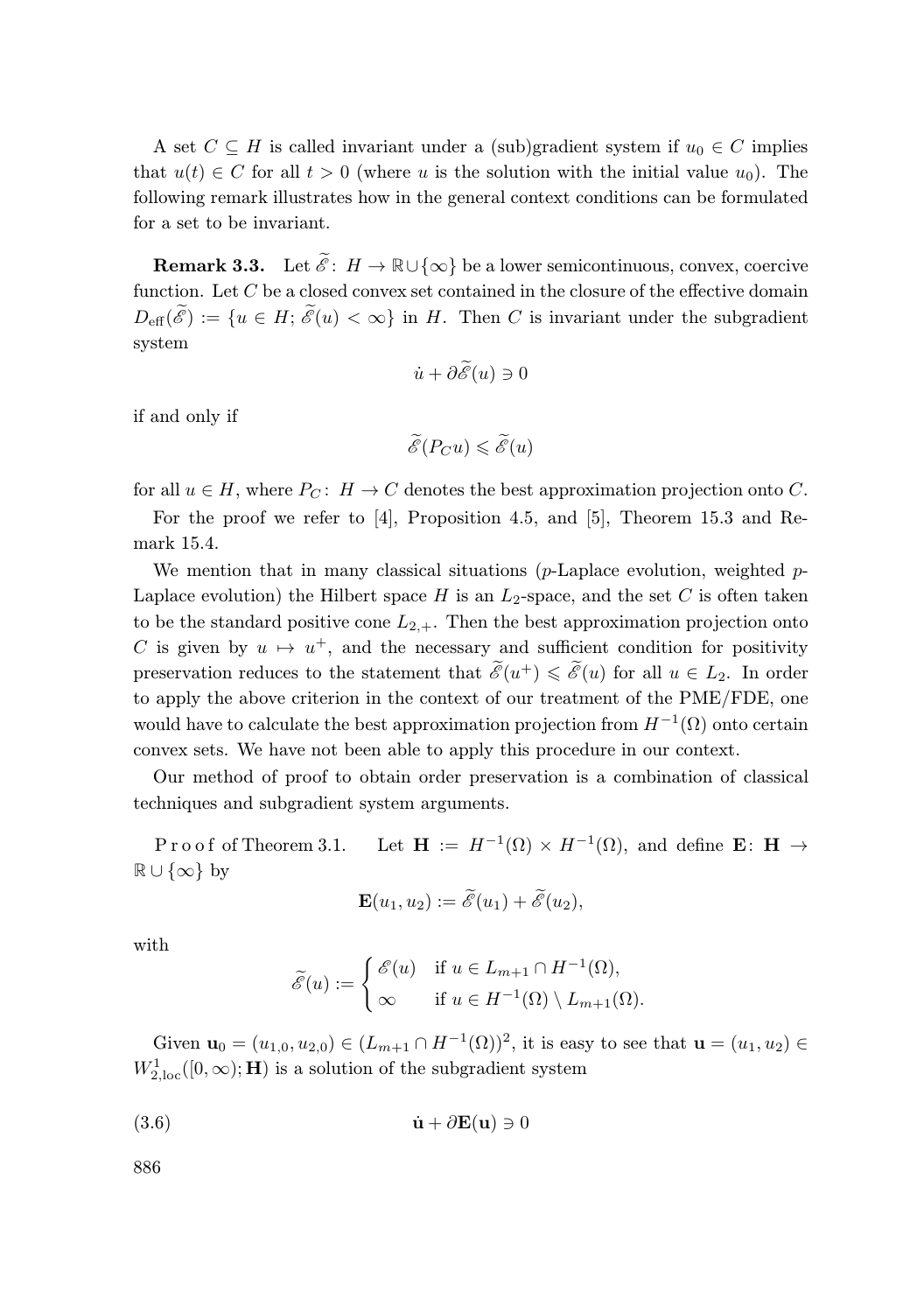with an initial value  $u_0$  if and only if  $u_1$  and  $u_2$  are solutions of the subgradient system

(3.7) <sup>u</sup>˙ <sup>+</sup> <sup>∂</sup>Ee(u) <sup>∋</sup> <sup>0</sup>

with initial values  $u_{1,0}$  and  $u_{2,0}$ , respectively, and this holds if and only if  $u_1$  and  $u_2$ are solutions of the gradient system  $(3.1)$  with initial values  $u_{1,0}$  and  $u_{2,0}$ , respectively.

For  $\alpha > 0$  we define the convex set

$$
C_{\alpha} := \{ \mathbf{u} = (u_1, u_2) \in (L_{m+1} \cap H^{-1}(\Omega))^2; ||u_1||_{m+1} \leq \alpha, ||u_2||_{m+1} \leq \alpha, u_1 \leq u_2 \}.
$$

Then in order to show the comparison principle it is sufficient to show that for all  $\alpha > 0$  the set  $C_{\alpha}$  is invariant under the subgradient system (3.6). In order to achieve this we will apply an argument involving the operator  $J<sub>h</sub>$  from the exponential formula (3.4).

Let  $\alpha > 0$ . First we note that  $C_{\alpha}$  is a closed subset of **H**. Indeed, let  $(\mathbf{u}^k)$  be a sequence in  $C_{\alpha}$ ,  $\mathbf{u}^{k} \to \mathbf{u}$  in H. Then  $(\mathbf{u}^{k})$  is bounded in H and  $(L_{m+1}(\Omega))^{2}$ ; thus the reflexivity of  $(L_{m+1} \cap H^{-1}(\Omega))^2$  implies that there exist  $\tilde{\mathbf{u}} = (\tilde{u}_1, \tilde{u}_2) \in L_{m+1} \cap$  $H^{-1}(\Omega)$  and a subsequence  $(\mathbf{u}^{k_j})$  such that  $\mathbf{u}^{k_j} \to \tilde{\mathbf{u}}$  weakly in  $(L_{m+1} \cap H^{-1}(\Omega))^2$ . Then also  $\mathbf{u}^{k_j} \to \tilde{\mathbf{u}}$  weakly in H, and therefore  $\mathbf{u} = \tilde{\mathbf{u}}$ . Moreover, we also obtain that  $u_i^{k_j} \to \tilde{u}_i = u_i$  weakly in  $L_{m+1}(\Omega)$   $(i = 1, 2)$ , and therefore  $\mathbf{u} = \tilde{\mathbf{u}} \in C_{\alpha}$ .

Let  $J_h$  be the operator associated with (3.7). Let  $u, g \in H^{-1}(\Omega)$ . By standard minimization arguments from convex analysis we know that

(3.8) 
$$
u = J_h g = \underset{v \in H^{-1}}{\arg \min} \left( \widetilde{\mathscr{E}}(v) + \frac{\|v - g\|_{H^{-1}}^2}{2h} \right)
$$

if and only if  $v \mapsto \widetilde{\mathcal{E}}(v) + \frac{1}{2} ||v - g||_{H^{-1}}^2/h$  is subdifferentiable at u and

$$
0\in\partial\Big(v\mapsto\widetilde{\mathscr{E}}(v)+\frac{\|v-g\|^2_{H^{-1}}}{2h}\Big)(u)
$$

(cf. [5], Lemma 13.10), and this is equivalent to

$$
g - u \in h\partial \widetilde{\mathscr{E}}(u) = \{-h\Delta u^{[m]}\},\
$$

by (3.3).

If  $g \in L_{m+1} \cap H^{-1}(\Omega)$ , then  $(3.8)$  shows that  $u \in L_{m+1} \cap H^{-1}(\Omega)$  and  $||u||_{m+1} \leq$  $||g||_{m+1}.$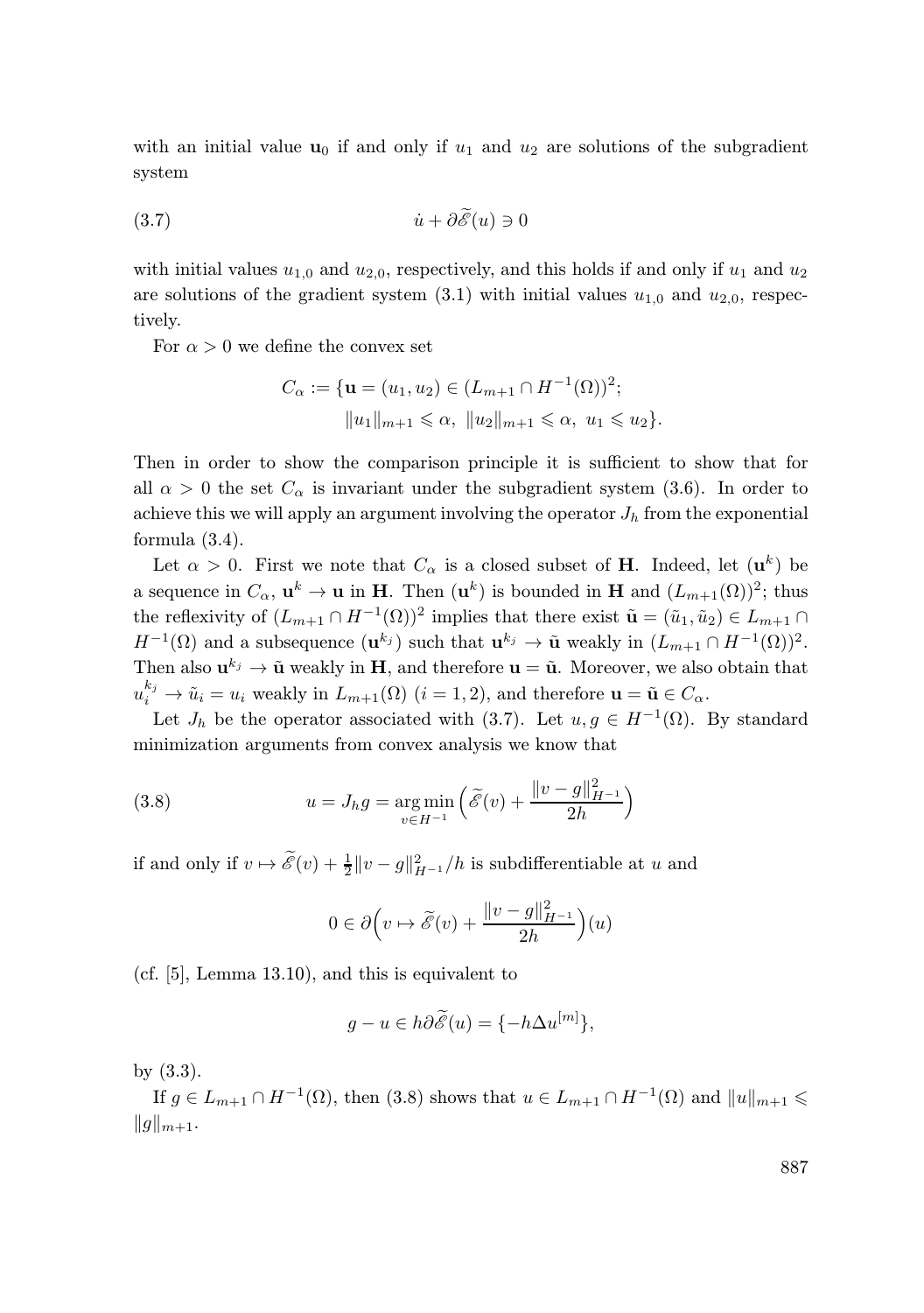Now, let  $\mathbf{g} = (g_1, g_2) \in C_\alpha$ ,  $u_j := J_h g_j$  for  $j = 1, 2$ . Then

(3.9) 
$$
g_j - u_j = -h \Delta u_j^{[m]} \quad (j = 1, 2).
$$

Moreover,  $u_1^{[m]}$ ,  $u_2^{[m]} \in H_0^1(\Omega) \cap L_{(m+1)/m}(\Omega)$  (cf. (1.7)), and thus

$$
w := (u_1^{[m]} - u_2^{[m]})^+ = (u_1^{[m]} - u_2^{[m]}) \mathbf{1}_{[u_1 > u_2]} \in H_0^1(\Omega) \cap L_{(m+1)/m}(\Omega)
$$

and

$$
\nabla w = (\nabla u_1^{[m]} - \nabla u_2^{[m]}) \mathbf{1}_{[u_1 > u_2]}
$$

(see e.g. [12], page 47). Using  $w$  as an (admissible!) test function in (3.9) we obtain that

$$
\int_{\Omega} (u_1 - u_2) w \, dx = -h \int_{\Omega} (\nabla u_1^{[m]} - \nabla u_2^{[m]}) \cdot \nabla w \, dx + \int_{\Omega} (g_1 - g_2) w \, dx
$$
  
=  $-h \int_{[u_1 > u_2]} |\nabla u_1^{[m]} - \nabla u_2^{[m]}|^2 \, dx - \int_{\Omega} (g_2 - g_1) w \, dx$   
 $\leq 0,$ 

since the integrands in the integrals are  $\geqslant 0$ . On the other hand, we have

$$
\int_{\Omega} (u_1 - u_2) w \, dx = \int_{[u_1 > u_2]} (u_1 - u_2) (u_1^{[m]} - u_2^{[m]}) \, dx
$$

and since the integrand is strictly positive we conclude that  $[u_1 > u_2]$  is a set of measure zero, i.e.  $u_1 \leqslant u_2$ .

Thus we have shown that  $(u_1, u_2) \in C_\alpha$ , and this shows that  $J_h \times J_h$  leaves the set  $C_{\alpha}$  invariant.

Let now  $\mathbf{u}_0 = (u_{1,0}, u_{2,0}) \in C_\alpha$  and  $t > 0$ , and let  $u_1(t), u_2(t)$  be the solutions of the PME/FDE (3.1) with initial values  $u_{1,0}, u_{2,0}$  at time t. Applying the exponential formula (3.4) we obtain that

$$
(u_1(t), u_2(t)) = \lim_{k \to \infty} ((J_{t/k})^k u_{1,0}, (J_{t/k})^k u_{2,0}) \text{ in } \mathbf{H}.
$$

Recalling that  $C_{\alpha}$  is invariant under  $J_h \times J_h$  and that  $C_{\alpha}$  is closed we conlude that  $(u_1(t), u_2(t)) \in C_\alpha.$ 

Acknowledgement. The authors are grateful to the referee for the suggestion to use  $L_{m+1}(\Omega) \cap H^{-1}(\Omega)$  as the "energy space", making it possible to treat the problem without restriction on the parameter m.